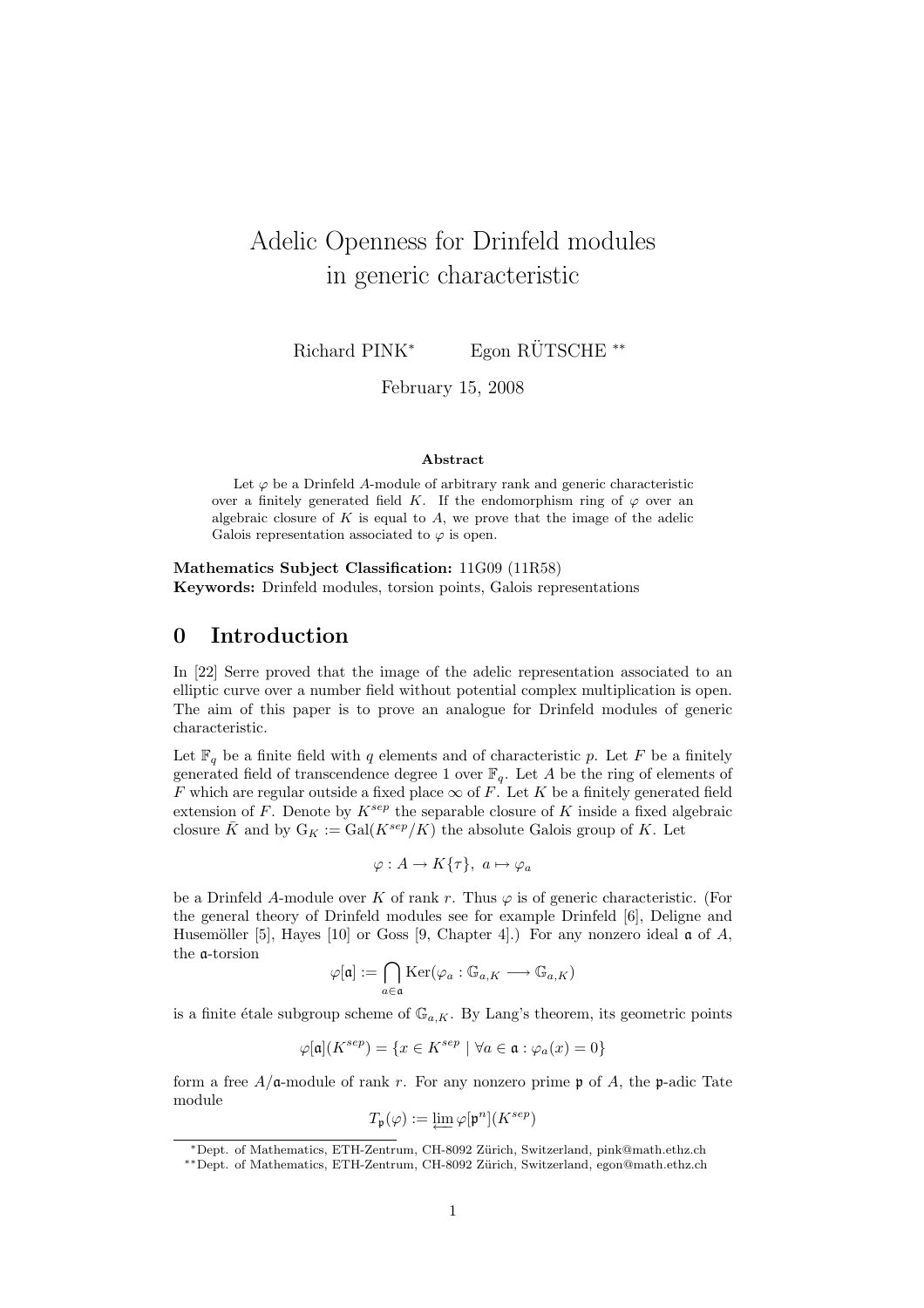of  $\varphi$  is a free  $A_{\mathfrak{p}}$ -module of rank r, where  $A_{\mathfrak{p}}$  denotes the completion of A at  $\mathfrak{p}$ . It carries a continuous Galois representation

$$
\rho_{\mathfrak{p}}: G_K \longrightarrow \mathrm{Aut}_{A_{\mathfrak{p}}}\left(T_{\mathfrak{p}}(\varphi)\right) \cong \mathrm{GL}_r(A_{\mathfrak{p}}).
$$

Denote by  $\mathbb{A}_F^f$  be the ring of finite adeles of F, and consider the adelic representation

$$
\rho_{\mathrm{ad}}: \mathrm{G}_K \longrightarrow \prod_{\mathfrak{p} \neq \infty} \mathrm{GL}_r(A_{\mathfrak{p}}) \subset \mathrm{GL}_r(\mathbb{A}_F^f).
$$

Our main result is the following

Theorem 0.1 (Adelic openness in generic characteristic) Let  $\varphi$  be a Drinfeld A-module of rank r over a finitely generated field K of generic characteristic. Assume that  $\text{End}_{\bar{K}}(\varphi) = A$ . Then the image of the adelic representation

$$
\rho_{\mathrm{ad}} : \mathrm{G}_K \longrightarrow \mathrm{GL}_r(\mathbb{A}_F^f)
$$

is open.

When  $\varphi$  cannot be defined over a finite extension of F, this has already been proven in [4, Theorem 3] by different methods.

We also generalize the result to Drinfeld modules with arbitrary endomorphism ring End<sub> $\bar{K}(\varphi)$ </sub>. To obtain a convenient result, we assume that all endomorphisms of  $\varphi$  are defined over K. Since the endomorphisms act on the Tate module and commute with the Galois representation, the image of  $G_K$  then lies in the centralizer Cent<sub>GLr</sub>(A<sub>p</sub>) (End<sub>K</sub> $(\varphi)$ ). By exactly the same argument as in [15], Theorem 0.1 implies the following

**Theorem 0.2** Let  $\varphi$  be a Drinfeld A-module of rank r over a finitely generated field K of generic characteristic. Assume that  $\text{End}_{\bar{K}}(\varphi) = \text{End}_{K}(\varphi)$ . Then the image of the homomorphism

$$
\rho_{\mathrm{ad}}:G_K\longrightarrow \prod_{\mathfrak{p}}\mathrm{Cent}_{\mathrm{GL}_r(A_{\mathfrak{p}})}\left(\mathrm{End}_{\bar{K}}(\varphi)\right)
$$

is open.

The methods used to establish these results are modeled to a great extent on the methods developed by Serre [20], [22], [23], [24] to prove the corresponding results for elliptic curves and certain abelian varieties.

The article has five parts and an appendix. In Section 1 we list some known results on Drinfeld modules. Section 2 contains some preparatory results on matrix groups and fibers of algebraic morphisms. In Section 3 we prove that the residual representation is surjective for almost all primes  $\mathfrak p$  of A in the case that  $\text{End}_{\bar K}(\varphi) = A$  and K is a finite extension of  $F$ . In Section 4 we prove Theorem 0.1 in the case that K is a finite extension of F. Section 5 contains a specialization result and uses it to prove the general case of Theorem 0.1. The Appendix contains two remarks on the article by Gardeyn [8]. We point out two gaps in that paper and show how to close them. The above notations and assumptions will remain in force throughout the article.

The material in this article was part of the doctoral thesis of the second author [18].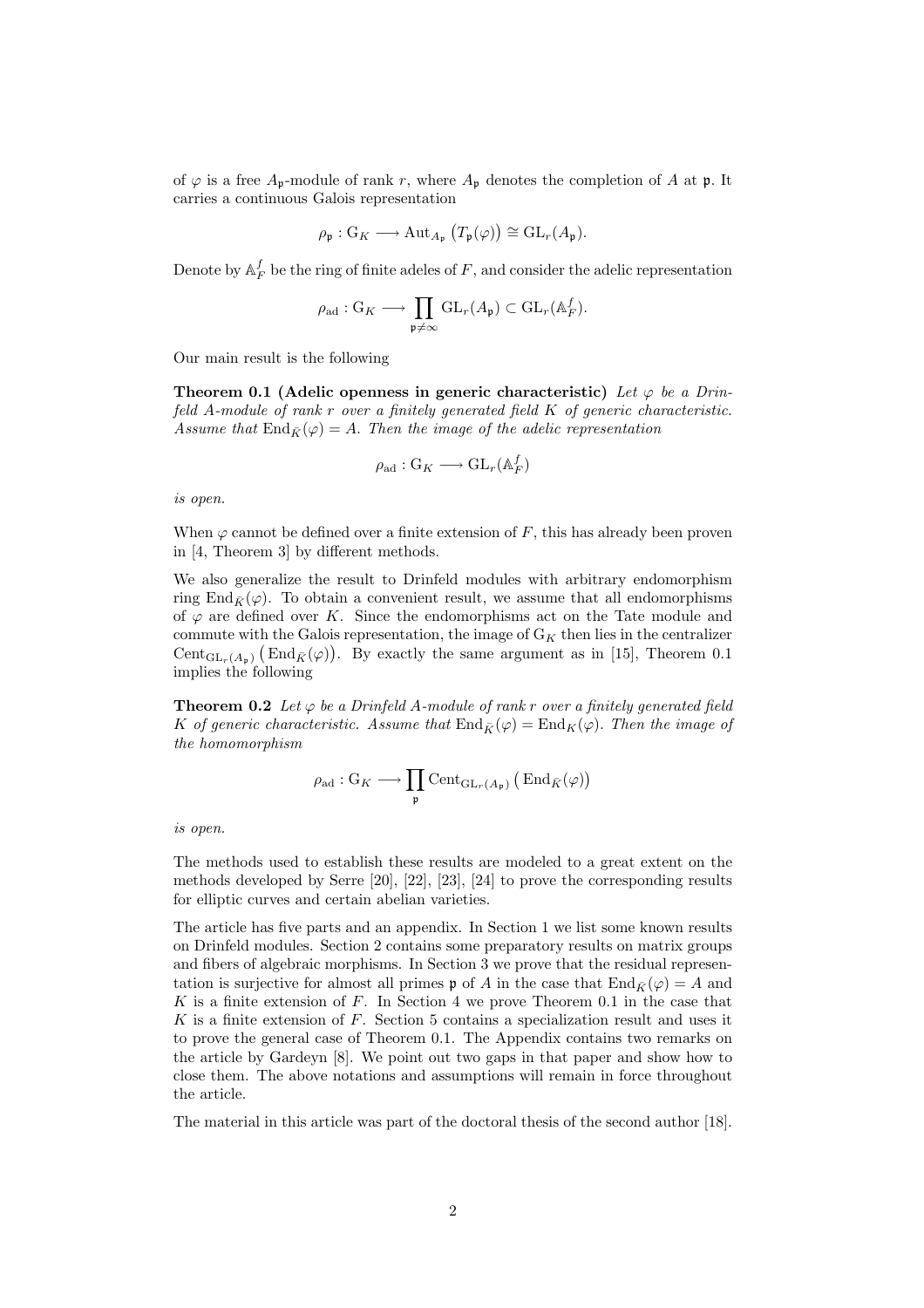## 1 Known results on Drinfeld modules

The first stated result was proved independently by Taguchi [25], [26] and Tamagawa [27].

Theorem 1.1 (Tate conjecture for Drinfeld modules) Let  $\varphi_1$  and  $\varphi_2$  be two Drinfeld A-modules over  $K$ . Then for all primes  $\mathfrak p$  of A the natural map

> $\text{Hom}_K(\varphi_1, \varphi_2) \otimes_A A_{\mathfrak{p}} \longrightarrow \text{Hom}_{A_{\mathfrak{p}}[G_K]}$ ¡  $T_{\mathfrak{p}}(\varphi_1), T_{\mathfrak{p}}(\varphi_2)$ ¢

is an isomorphism.

The next result was proved by the first author ([15]).

**Theorem 1.2** Assume that  $\text{End}_{\bar{K}}(\varphi) = A$ . Then for any finite set  $\Lambda$  of primes of A the image of the homomorphism

$$
\mathcal{G}_K \longrightarrow \prod_{\mathfrak{p} \in \Lambda} \mathrm{GL}_r(A_{\mathfrak{p}})
$$

is open.

Furthermore, the reduction modulo  $\mathfrak{p}$  of  $\rho_{\mathfrak{p}}$  is the continuous Galois representation on the module of p-torsion

$$
\bar{\rho}_{\mathfrak{p}}: \mathrm{G}_K \longrightarrow \mathrm{Aut}_{\kappa_{\mathfrak{p}}}\left(\varphi[\mathfrak{p}](K^{sep})\right) \cong \mathrm{GL}_r(\kappa_{\mathfrak{p}})
$$

over the residue field  $\kappa_p := A/p$ . We call it the residual representation at p. In [16] we proved:

Theorem 1.3 (Absolute irreducibility of the residual representation) Assume that  $\text{End}_K(\varphi) = A$ . Then the residual representation

$$
\bar{\rho}_{\mathfrak{p}}:G_K\longrightarrow GL_r(\kappa_{\mathfrak{p}})
$$

is absolutely irreducible for almost all primes p of A.

# 2 Preparatory results on algebraic groups

**Proposition 2.1** Let n be any natural number, let k be a field with at least  $4$ elements, and let H be an additive subgroup of the matrix ring  $M_n(k)$ . Assume that H is invariant under conjugation by  $GL_n(k)$ . Then either H is contained in the group of scalar matrices or H contains the group of matrices of trace 0.

**Proof.** Let  $T := \mathbb{G}_m^n$  denote the full diagonal torus. We identify its character group with  $\mathbb{Z}^n$  by means of the standard basis  $e_1, \ldots, e_n$ . The torus T acts on  $M_n(k)$  by conjugation, and its weights are  $e_i - e_j$  for all  $i \neq j$  with multiplicity 1 and 0 with multiplicity n. The weight space  $W_0$  of weight 0 is the group of diagonal matrices, and the weight space  $W_{i,j}$  of weight  $e_i - e_j$  is the group of matrices with all entries zero except, possibly, in the position  $(i, j)$ . We thus can decompose  $M_n(k)$  as

$$
\mathrm{M}_n(k) = W_0 \oplus \bigoplus_{i,j} W_{i,j}.
$$

Since the multiplicative group  $k^*$  has at least 3 elements, any two distinct weights of the form  $e_i - e_j$  remain distinct and different from 0 upon restriction to  $T(k)$ . Therefore H can be decomposed as

$$
H = (H \cap W_0) \oplus \bigoplus_{i,j} (H \cap W_{i,j}).
$$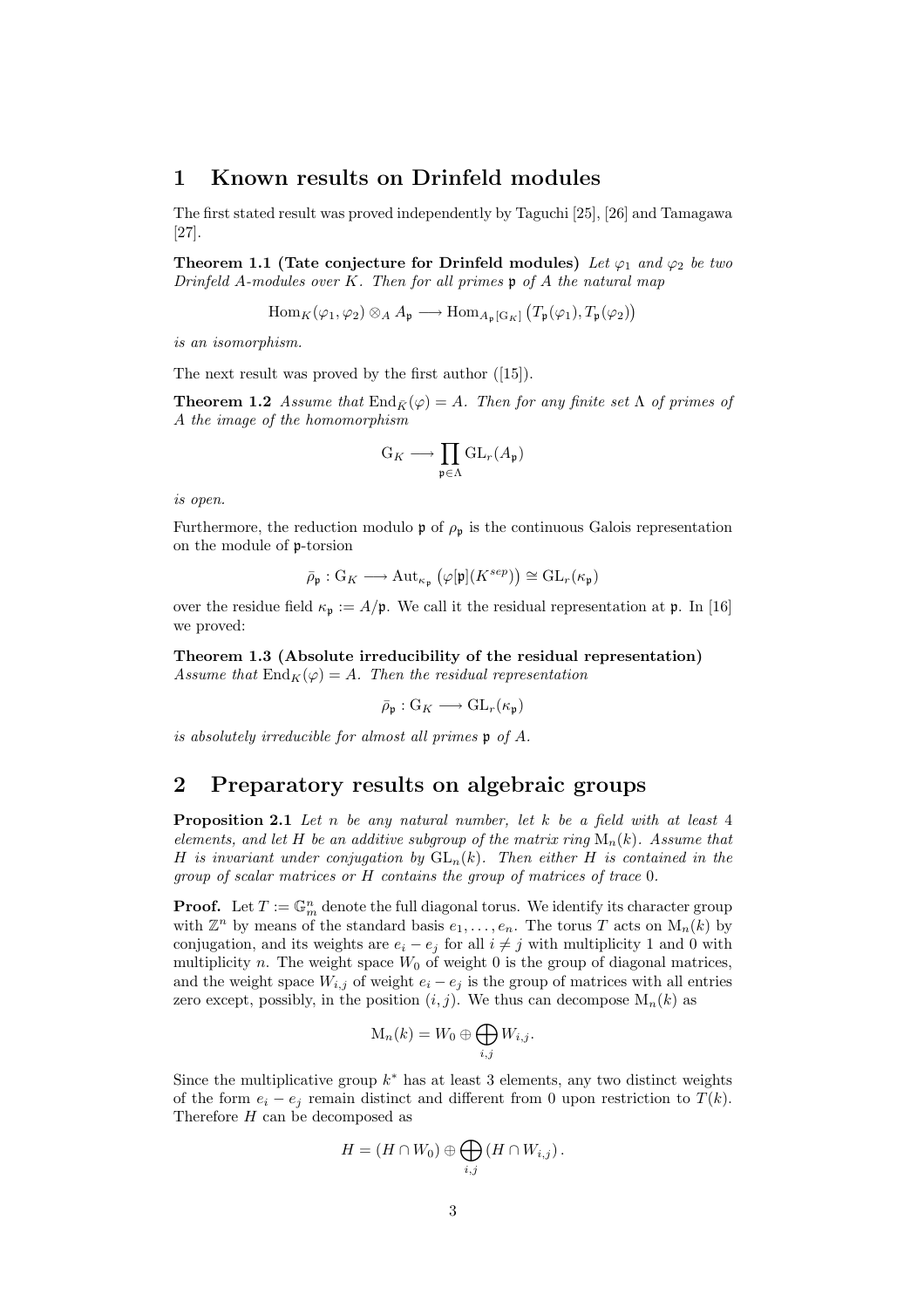Each  $W_{i,j}$  is a k-vector space of dimension 1, and  $T(k)$  acts on it through a surjective homomorphism  $T(k) \rightarrow k^*$ . Thus  $H \cap W_{i,j}$  is either 0 or equal to  $W_{i,j}$ . The permutation matrices in  $GL_n(k)$  form a subgroup isomorphic to  $S_n$  which permutes the weights  $e_i - e_j$  transitively. Since H is invariant under conjugation by  $GL_n(k)$ , we find that either all  $H \cap W_{i,j} = 0$  or all  $H \cap W_{i,j} = W_{i,j}$ . In other words, either H is contained in the group of diagonal matrices or H contains the sum of all  $W_{i,j}$ , which is the group of matrices with diagonal 0.

If  $H$  is contained in the group of diagonal matrices, take any element h of  $H$  and denote its diagonal entries by  $h_1, \ldots, h_n$ . Let  $i \neq j$  and let  $u \in GL_n(k)$  be the matrix with entry 1 on the diagonal and in the position  $(i, j)$  and 0 elsewhere. Then  $uhu^{-1}$  has entry  $h_i - h_j$  in the position  $(i, j)$ . But this entry has to be 0 because  $uhu^{-1} \in H$ , and hence  $h_i = h_j$ . This can be done for any pair  $(i, j)$ , which shows that H is contained in the group of scalar matrices.

If  $H$  contains the group of matrices with diagonal 0, we consider the trace form  $M_n(k) \times M_n(k) \to k$ ,  $(A, B) \to \langle A, B \rangle := \text{tr}(AB)$ , which is a perfect pairing invariant under  $GL_n(k)$ . The orthogonal complement  $H^{\perp}$  of H is again a  $GL_n(k)$ -invariant subgroup, and since the inclusion for orthogonal complements is reversed, it is contained in the group of diagonal matrices. The arguments in the other case show that  $H^{\perp}$  is contained in the group of scalar matrices. Taking orthogonal complements again, we deduce that H contains the matrices of trace 0, as desired. q.e.d.

**Proposition 2.2** Let n be any natural number, let k be a finite field, and let H be a normal subgroup of  $GL_n(k)$  containing a non scalar matrix. Assume that  $(n, |k|)$ is different from  $(2, 2)$  and  $(2, 3)$ . Then we have

$$
SL_n(k) \subset H.
$$

**Proof.** For any non-scalar element  $h \in GL_n(k)$ , there exists an element  $g \in GL_n(k)$ such that the commutator  $ghg^{-1}h^{-1}$  is again non-scalar. Thus H contains a nonscalar element of  $SL_n(k)$ . In particular, we have  $n \geq 2$ . Let Z denote the center of  $SL_n(k)$ . Under the given assumptions  $SL_n(k)/Z$  is simple by [12], and  $SL_n(k)$ is perfect by [3, Corollary 4.3] or [19]. Since  $H \cap SL_n(k)$  is a normal subgroup of  $SL_n(k)$  that is not contained in Z, it follows that  $H \cap SL_n(k) = SL_n(k)$ . q.e.d.

**Proposition 2.3** Let k be a finite field, let n be any natural number, and let H be a subgroup of  $GL_n(k)$  of index c. Assume that  $(n, |k|)$  is different from  $(2, 2)$  and  $(2,3)$  and that  $c! < |PGL_n(k)|$ . Then we have

$$
SL_n(k) \subset H.
$$

**Proof.** Abbreviate  $G := GL_n(k)$ . Then the action of G on the set of right cosets  $\{qH \mid q \in G\}$  corresponds to a homomorphism from G to the symmetric group  $S_c$  on c elements. Thus its kernel N is a normal subgroup of G of index at most  $c!$  and contained in  $H$ . The assumption implies that  $N$  has non-trivial image in  $PGL_n(k)$ , and thus N contains a non scalar element. By Proposition 2.2, we find that  $SL_n(k) \subset N \subset H$ , as desired. q.e.d.

**Proposition 2.4** Let X be an irreducible algebraic variety over a field  $L$ , let G be an irreducible algebraic group over L, and let  $f: X \longrightarrow G$  be a dominant morphism. Set  $d := \dim(G)$  and  $e := \dim(X)$ . Then for all  $n \geq d$  the fibers of the morphism

$$
f^n: X^n \longrightarrow G, (x_1, \ldots, x_n) \mapsto f(x_1) \cdot \ldots \cdot f(x_n)
$$

have dimension at most ne  $- d$ .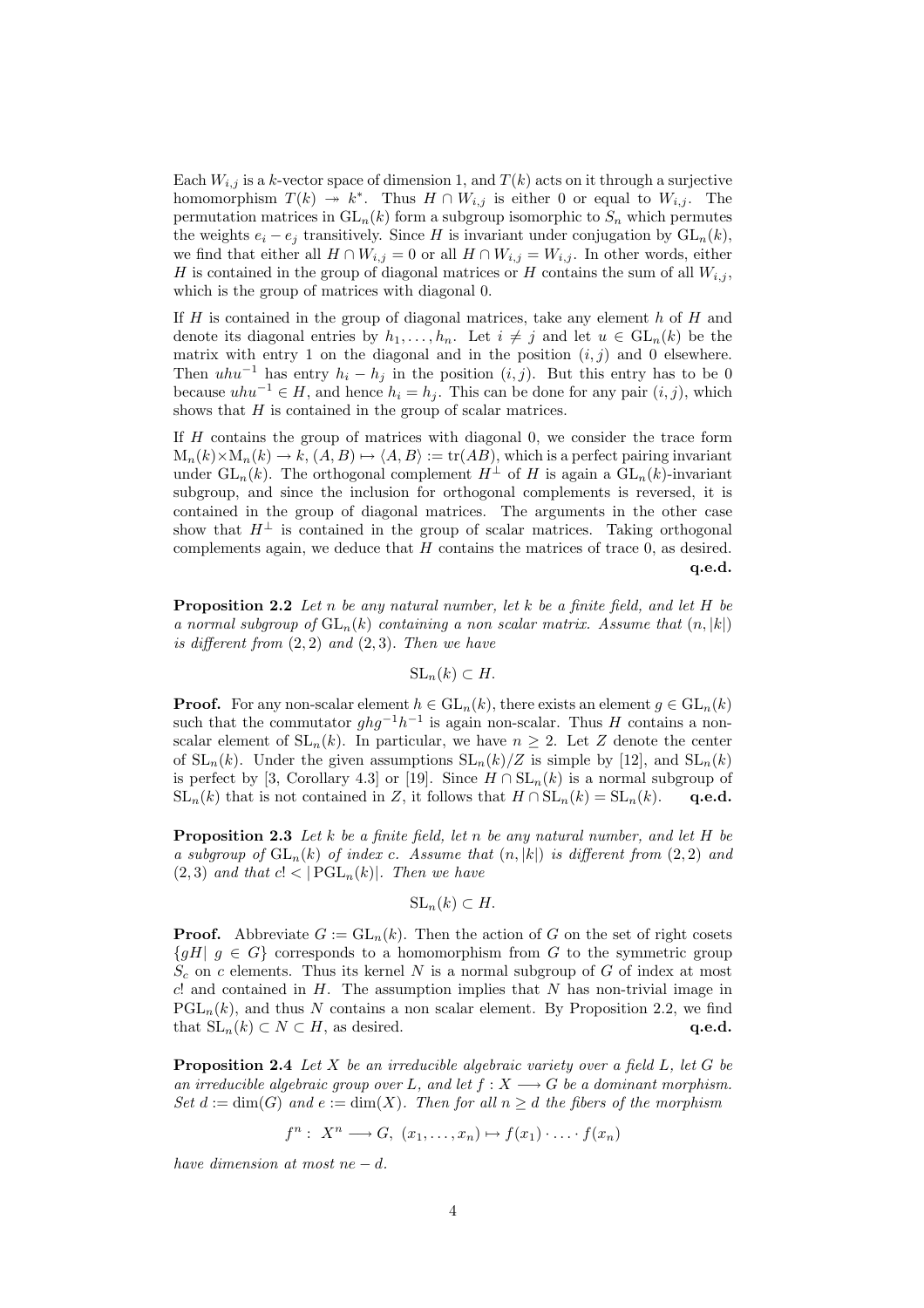**Proof.** Since f is dominant, there exists an open dense subset  $U$  of  $X$  such that all fibers of  $f|_U$  have dimension  $e - d$ . We first consider the restriction of  $f^n$  to  $X^{i-1} \times U \times X^{n-i}$  for any  $1 \leq i \leq n$ . We can write this restriction as the composite of morphisms

$$
X^{i-1} \times U \times X^{n-i} \xrightarrow{\alpha} X^{i-1} \times G \times X^{n-i} \xrightarrow{\beta} X^{i-1} \times G \times X^{n-i} \xrightarrow{\gamma} G
$$

where

$$
\alpha(x_1, \ldots, x_n) = (x_1, \ldots, x_{i-1}, f(x_i), x_{i+1}, \ldots, x_n),
$$
  
\n
$$
\beta(x_1, \ldots, x_{i-1}, g, x_{i+1}, \ldots, x_n) =
$$
  
\n
$$
(x_1, \ldots, x_{i-1}, f(x_1) \ldots f(x_{i-1}) g f(x_{i+1}) \ldots f(x_n), x_{i+1}, \ldots, x_n),
$$
  
\n
$$
\gamma(x_1, \ldots, x_{i-1}, g, x_{i+1}, \ldots, x_n) = g.
$$

Here  $\alpha$  has fiber dimension  $e - d$ , the morphism  $\beta$  is an isomorphism, and  $\gamma$ has fiber dimension  $(n-1)e$ . Thus all fibers of  $f^n|_{X^i \times U \times X^{n-i-1}}$  have dimension  $\leq e-d+(n-1)e=ne-d$ . Varying *i*, we find that all fibers of  $f^{n}|_{X^{n}\setminus (X\setminus U)^{n}}$  have dimension  $\leq ne-d$ . On the other hand, all fibers of  $f^{n}|_{(X\setminus U)^{n}}$  have dimension  $\lim_{n \to \infty} \frac{z}{n} = a$ . On the other hand, an interest of  $f(x, \forall x)^n$  have dimension  $\leq \dim ((X \setminus U)^n) \leq n(e-1)$ . Since  $n \geq d$ , this is also  $\leq ne-d$ , and the result  $\mathbf{q.e.d.}$ 

**Proposition 2.5** Let X and Y be schemes of finite type over  $Spec \mathbb{Z}$ , and let f:  $X \longrightarrow Y$  be a morphism of finite type. Then there exists a constant c, depending only on X, Y and f, such that for any finite field k and any  $y \in Y(k)$ , we have

$$
|f^{-1}(y)(k)| \le c|k|^{\dim(f^{-1}(y))}.
$$

**Proof.** We use noetherian induction on Y, the case  $Y = \emptyset$  being vacuous. Otherwise, since  $X$  and  $Y$  have only finitely many irreducible components, we can assume that both are irreducible. After replacing them by open charts we may also assume that they are affine. For points  $y \notin f(X)$ , there is nothing to prove; hence after replacing Y by the Zariski closure of  $f(X)$  we can assume that f is dominant. Set  $d := \dim(X)$  and  $e := \dim(Y)$ . Then after replacing X and Y by open subschemes we may assume that all fibers of f have dimension  $d - e$ .

Let  $\eta$  denote the generic point of Y. By Noether normalization, there exists a finite surjective morphism  $f^{-1}(\eta) \to \mathbb{A}^{d-e} \times \eta$ , say of degree *n*. This morphism extends to a morphism  $f^{-1}(V) \to \mathbb{A}^{d-e} \times V$  for an open neighborhood V of  $\eta$  in Y, which is still finite of degree n if V is sufficiently small. Then for all  $y \in V(k)$ , we find that

$$
|f^{-1}(y)(k)| \le n \cdot |\mathbb{A}^{d-e}(k)| = n|k|^{d-e},
$$

and the proposition follows.  $q.e.d.$ 

### 3 Surjectivity of the residual representation

Throughout this section, we assume that  $K$  is a finite extension of  $F$  and that  $\text{End}_{\bar{K}}(\varphi) = A$ . For any prime p of A, we let  $\Gamma_{\mathfrak{p}}$  denote the image of the residual representation

$$
\bar{\rho}_{\mathfrak{p}}:G_K\longrightarrow GL_r(\kappa_{\mathfrak{p}}).
$$

We prove the following result.

**Proposition 3.1** In the above situation, we have  $\Gamma_p = GL_r(\kappa_p)$  for almost all primes p of A.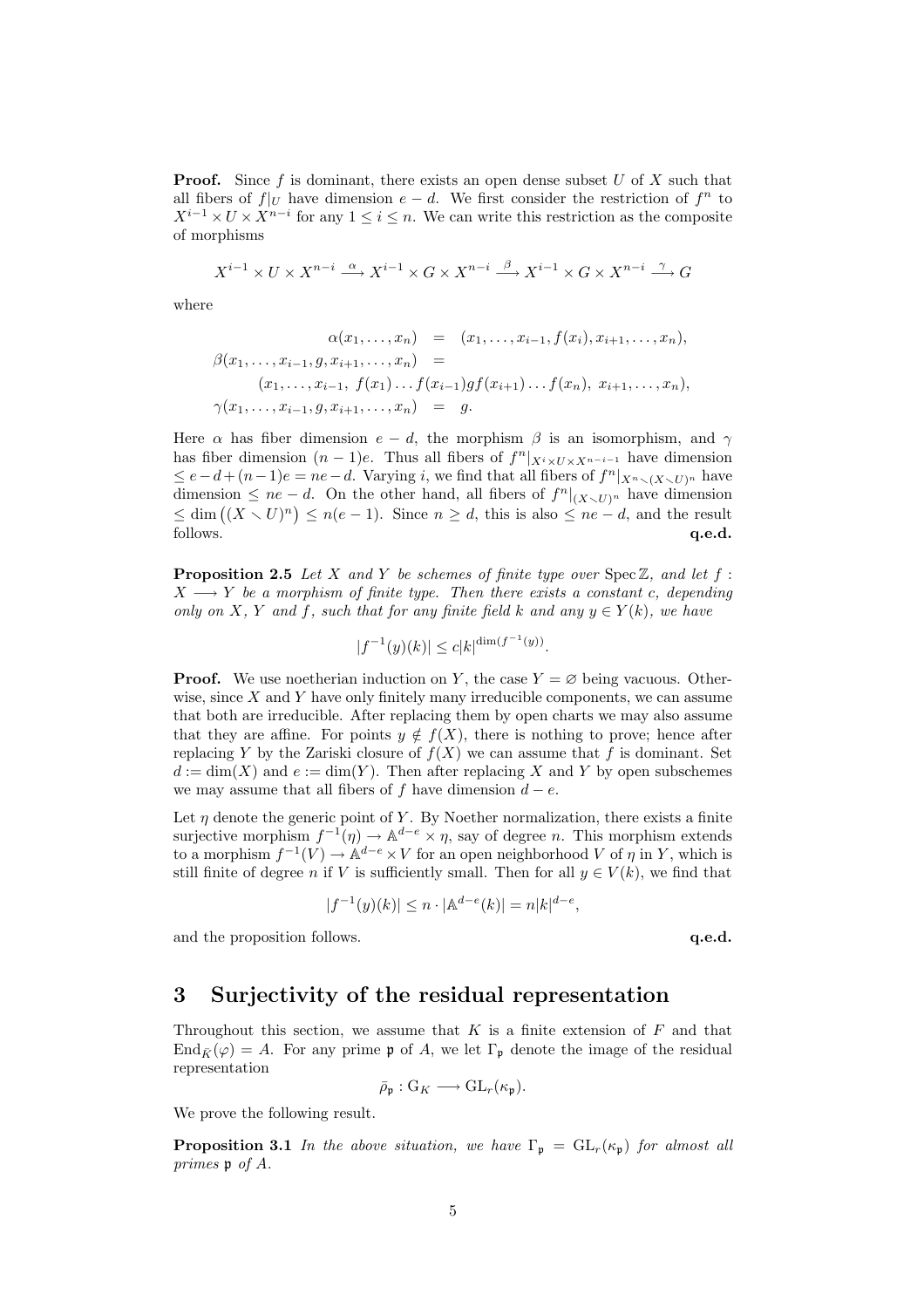Sketch of the proof. The main ingredients are the absolute irreducibility of the residual representation and the image of inertia at places above p. By standard methods we can identify the image of the tame inertia group with the multiplicative group of some finite extension  $k_n$  of  $\kappa_p$ . This image is the group of  $\kappa_p$ -valued points of a certain connected algebraic group, called the torus of inertia. The algebraic subgroup of  $GL_{r,\kappa_p}$  that is generated by  $\Gamma_p$  and the tori of inertia at all places above p constitutes an algebraic group enveloping  $\Gamma_p$  in a natural way. It plays a role analogous to that of the Zariski closure of the image of Galois in the whole **p**-adic representation over  $F_p$  (compare [15]). The main intermediate step is to establish that this subgroup is equal to  $GL_{r,\kappa_p}$ . The rest is algebraic group theory.

Reduction steps. It is enough to prove Proposition 3.1 for any open subgroup of  $G_K$ . This allows us to replace K by any finite extension. In particular we may assume that

(a)  $\varphi$  has semistable reduction everywhere.

Next, recall that at any place  $\infty'$  of K above  $\infty$ , the Drinfeld module is uniformized by a lattice on which the decomposition group  $D_{\infty}$  acts through a finite quotient. Similarly, for any place  $\mathfrak Q$  of K where  $\varphi$  has bad reduction, the Tate uniformization involves a lattice on which the decomposition group  $D_{\mathfrak{Q}}$  acts through a finite quotient. Thus, after replacing  $K$  by a finite extension, we may assume that

- (b) for any place  $\infty'$  above  $\infty$ , the decomposition group  $D_{\infty'}$  acts trivially on the associated lattice, and
- (c) for any place  $\mathfrak{Q}$  of bad reduction, the decomposition group  $D_{\mathfrak{Q}}$  acts trivially on the associated lattice.

We can also disregard any finite set of primes  $\mathfrak{p}$ . Thus by Theorem 1.3 we can restrict ourselves to primes p for which

(d) the residual representation at p is absolutely irreducible.

Furthermore, we can assume that

- (e) all places  $\mathfrak P$  of K above p are unramified over p,
- (f)  $\varphi$  has good reduction at all places above **p**, and
- (g)  $q_{\mathfrak{p}} := |\kappa_{\mathfrak{p}}| \geq 4.$

**Torus of inertia.** Consider any place  $\mathfrak{P}$  of K above p and a place  $\mathfrak{P}$  of K above  $\mathfrak{P}$ , with the respective residue fields  $k_{\mathfrak{P}} \subset k_{\overline{\mathfrak{P}}}$ . Then the inertia group I<sub>P</sub> sits in an exact sequence

$$
1\longrightarrow I^p_{\mathfrak{P}}\longrightarrow I_{\mathfrak{P}}\longrightarrow I^t_{\mathfrak{P}}\longrightarrow 1
$$

where  $I_{\mathfrak{P}}^p$  and  $I_{\mathfrak{P}}^t$  denote the wild inertia group and tame inertia group, respectively. Fix a section  $I_{\mathfrak{P}}^t \longrightarrow I_{\mathfrak{P}}$ . By (f) above, the Drinfeld module  $\varphi$  has good reduction at  $\mathfrak{P}$ . The connected-étale decomposition of the finite flat group scheme  $\varphi[\mathfrak{p}]$  over the discrete valuation ring  $\mathscr{O}_{K_{\mathfrak{P}}}$  yields an exact sequence

$$
0\longrightarrow \varphi[\mathfrak{p}]^0(K^{sep})\longrightarrow \varphi[\mathfrak{p}](K^{sep})\longrightarrow \varphi[\mathfrak{p}]^{et}(K^{sep})\longrightarrow 0,
$$

where  $I_{\mathfrak{P}}$  acts trivially on  $\varphi[\mathfrak{p}]^{et}(K^{sep})$ . Denote by  $h_{\mathfrak{P}}$  the height of the reduced Drinfeld module, and set  $n := q_{\mathfrak{p}}^{h_{\mathfrak{P}}}$ . Let  $k_n$  denote the subfield of  $k_{\bar{\mathfrak{P}}}$  with n elements. By [16, Proposition 2.7] and (e) above we have up to conjugation

(3.2) 
$$
\bar{\rho}_{\mathfrak{p}}(I_{\mathfrak{P}}) = \left(\begin{array}{c|c} k_n^* & \bar{\rho}_{\mathfrak{p}}(I_{\mathfrak{P}}^p) \\ \hline 0 & 1 \end{array}\right) \subset \Gamma_{\mathfrak{p}},
$$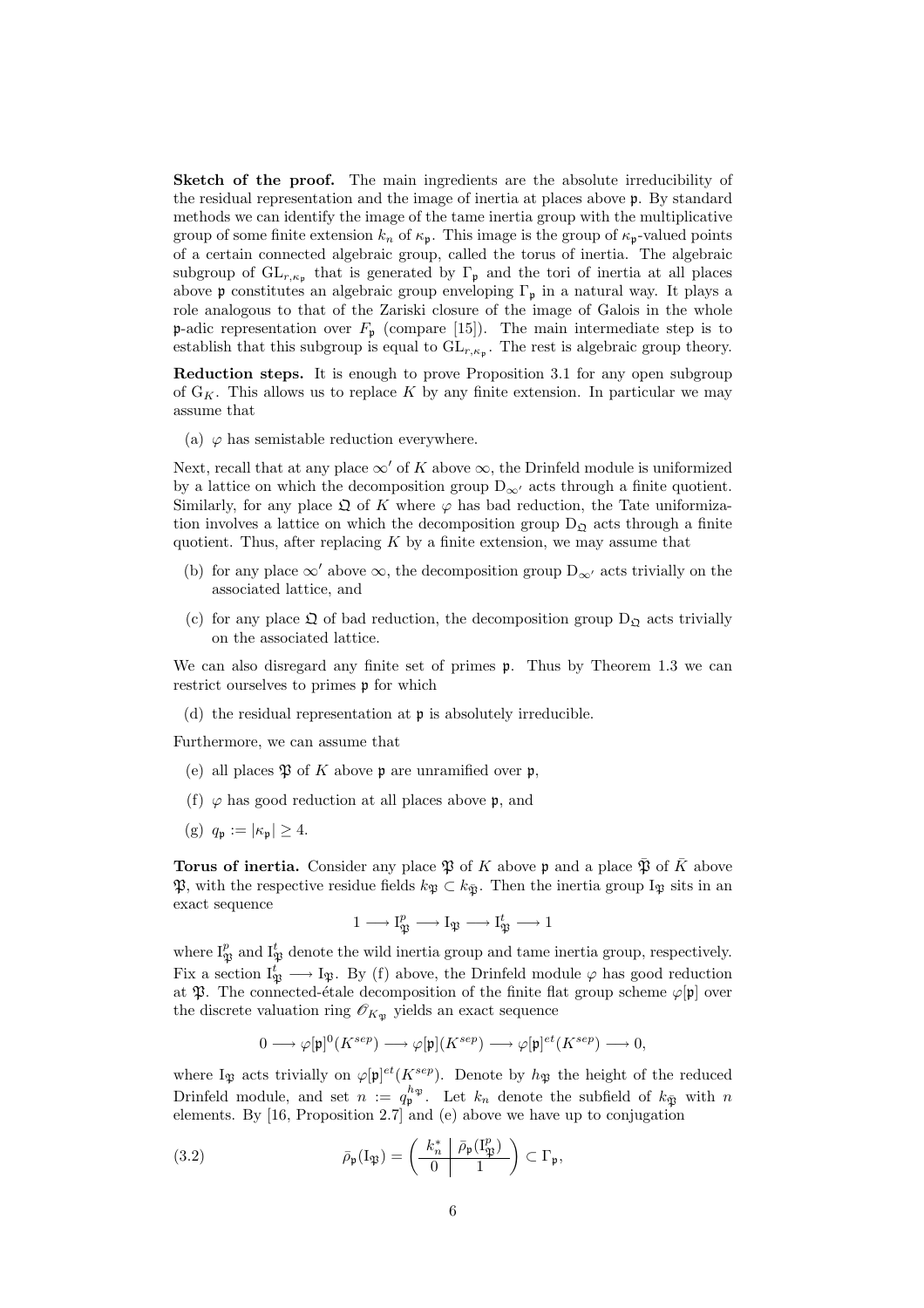and

(3.3) 
$$
\bar{\rho}_{\mathfrak{p}}(\mathcal{I}_{\mathfrak{P}}^t) = \left(\begin{array}{c|c} k_n^* & 0 \\ \hline 0 & 1 \end{array}\right) \subset \Gamma_{\mathfrak{p}},
$$

written in block matrices of size  $h_{\mathfrak{P}}$ ,  $r - h_{\mathfrak{P}}$ . Since  $k_n^* \neq \{1\}$ , the centralizer of  $\bar{\rho}_{\mathfrak{p}}(\mathrm{I}_{\mathfrak{P}}^t)$  in  $\mathrm{GL}_{r,\kappa_{\mathfrak{p}}}$  is  $\overline{a}$  $\mathbf{r}$ 

$$
\left(\begin{array}{c|c}\nT_{\mathfrak{P}} & 0 \\
\hline\n0 & \text{GL}_{(r-h_{\mathfrak{P}}),\kappa_{\mathfrak{p}}}\n\end{array}\right)
$$

for a torus  $T_{\mathfrak{P}}$  over  $\kappa_{\mathfrak{p}}$  with  $T_{\mathfrak{P}}(\kappa_{\mathfrak{p}}) = k_n^*$ . The torus  $T_{\mathfrak{P}}$  is the Weil restriction  $\text{Res}_{\kappa_{\mathfrak{p}}}^{k_n} \mathbb{G}_{m,k_n}$  and thus of dimension  $h_{\mathfrak{P}}$ . Its  $\Gamma_{\mathfrak{p}}$ -conjugacy class in  $\text{GL}_{r,\kappa_{\mathfrak{p}}}$  is independent of  $\overline{\mathfrak{B}}$ .

Algebraic group envelope of  $\Gamma_{\mathfrak{p}}$ . Let  $H_{\mathfrak{p}}^{\circ}$  denote the connected algebraic subgroup of  $\mathrm{GL}_{r,\kappa_{\frak{p}}}$  generated by all  $\Gamma_{\frak{p}}$ -conjugates of  $T_{\frak{P}}$  for all  $\frak{P} \mid \frak{p}$  (see [11, Proposition 7.5]). By construction it is normalized by the finite group  $\Gamma_{\mathfrak{p}}$ ; hence  $H_{\mathfrak{p}}^{\circ}$  and  $\Gamma_{\mathfrak{p}}$ together generate an algebraic subgroup  $H_{\mathfrak{p}}$  of  $\mathrm{GL}_{r,\kappa_{\mathfrak{p}}}$  with identity component  $H_{\mathfrak{p}}^{\circ}$ .

Eventually we want to show that  $H_{\mathfrak{p}}^{\circ} = H_{\mathfrak{p}} = GL_{r,\kappa_{\mathfrak{p}}}$ . To begin with, we note that  $H_{\frak{p}}$  acts absolutely irreducibly on  $\kappa_{\frak{p}}^r$  because  $\Gamma_{\frak{p}}$  does so. Fix a place  $\bar{\frak{p}}$  of  $\bar{F}$  above **p** with residue field  $\kappa_{\bar{\mathfrak{p}}}$ . Then  $H_{\mathfrak{p},\kappa_{\bar{\mathfrak{p}}}}$  acts irreducibly on  $\kappa_{\bar{\mathfrak{p}}}^r$ .

**Lemma 3.4** There exist a natural number  $s_p$  and a decomposition

$$
\kappa_{\overline{\mathfrak{p}}}^r = W_1 \oplus \ldots \oplus W_{s_{\mathfrak{p}}}
$$

into irreducible  $H_{\mathfrak{p},\kappa_{\bar{\mathfrak{p}}}}^{\circ}$ -subrepresentations which are conjugate under  $H_{\mathfrak{p},\kappa_{\bar{\mathfrak{p}}}}$ .

**Proof.** Abbreviate  $V := \kappa_{\overline{p}}^r$ , and let W be a nontrivial  $H_{\mathfrak{p}, \kappa_{\overline{p}}}^{\circ}$ -invariant subspace of V of minimal dimension. Since  $H_{\mathfrak{p},\kappa_{\bar{\mathfrak{p}}}}^{\circ}$  is normalized by  $\Gamma_{\mathfrak{p}},$  the subspace  $\gamma W$  is or v of minimal dimension. Since  $H_{\mathfrak{p},\kappa_{\bar{\mathfrak{p}}}}$  is normalized by  $1 \text{ p}$ , the subspace  $\gamma w$  is also  $H_{\mathfrak{p},\kappa_{\bar{\mathfrak{p}}}}^{\circ}$ -invariant for all  $\gamma \in \Gamma_{\mathfrak{p}}$ . The subspace  $\sum_{\gamma \in \Gamma_{\mathfrak{p}}} \gamma W$  is  $\Gamma$ therefore, by the irreducibility of V, equal to V. Since each  $\gamma W$  is irreducible over  $H_{\mathfrak{p},\kappa_{\bar{\mathfrak{p}}}}^{\circ}$ , a suitable subcollection will do.  $\qquad \qquad \mathbf{q.e.d.}$ 

We fix a decomposition of  $\kappa_{\bar{p}}^r$  as in Lemma 3.4. Then the algebraic subgroup of  $\text{GL}_{r,\kappa_{\bar{\mathfrak{p}}}}$  which normalizes each summand is isomorphic to  $\text{GL}_{t_{\mathfrak{p}},\kappa_{\bar{\mathfrak{p}}}}^{s_{\mathfrak{p}}}$ , where  $t_{\mathfrak{p}}$  is the common dimension of the  $W_i$ . The algebraic subgroup of  $\operatorname{GL}_{r,\kappa_{\bar{\mathfrak{p}}}}$  which maps each summand to some, possibly other, summand is isomorphic to  $\overline{GL}^{s_p}_{t_p,\kappa_{\bar{p}}}\rtimes S_{s_p}$ .

Lemma 3.5 We have

$$
H_{\mathfrak{p}, \kappa_{\bar{\mathfrak{p}}}} \subset \operatorname{GL}_{t_{\mathfrak{p}}, \kappa_{\bar{\mathfrak{p}}}}^{s_{\mathfrak{p}}} \rtimes S_{s_{\mathfrak{p}}}.
$$

**Proof.** By Lemma 3.4 we have  $H_{\mathfrak{p},\kappa_{\bar{\mathfrak{p}}}}^{\circ} \subset \mathrm{GL}_{t_{\mathfrak{p}},\kappa_{\bar{\mathfrak{p}}}}^{s_{\mathfrak{p}}}$ . Take any place  $\mathfrak{P}$  above  $\mathfrak{p}$ . By the construction of  $T_{\mathfrak{P}}$  there exists a basis of  $\kappa_{\overline{p}}^r$  with respect to which

$$
T_{\mathfrak{P}, \kappa_{\bar{\mathfrak{p}}}} = \left(\begin{array}{cccc} * & & & & \\ & \ddots & & & \\ & & * & & \\ & & & 1 & \\ & & & & 1 \end{array}\right) \cong \mathbb{G}_{m, \kappa_{\bar{\mathfrak{p}}}}^{h_{\mathfrak{P}}},
$$

where the upper left block consists of diagonal  $h_{\mathfrak{P}} \times h_{\mathfrak{P}}$ -matrices. Consider the cocharacter  $\int t$  $\mathbf{r}$ 

$$
\mu_1: \mathbb{G}_{m,\kappa_{\bar{\mathfrak{p}}}} \longrightarrow T_{\mathfrak{P},\kappa_{\bar{\mathfrak{p}}}},\ t \mapsto \begin{pmatrix} t & & & \\ & 1 & & \\ & & \ddots & \\ & & & 1 \end{pmatrix},
$$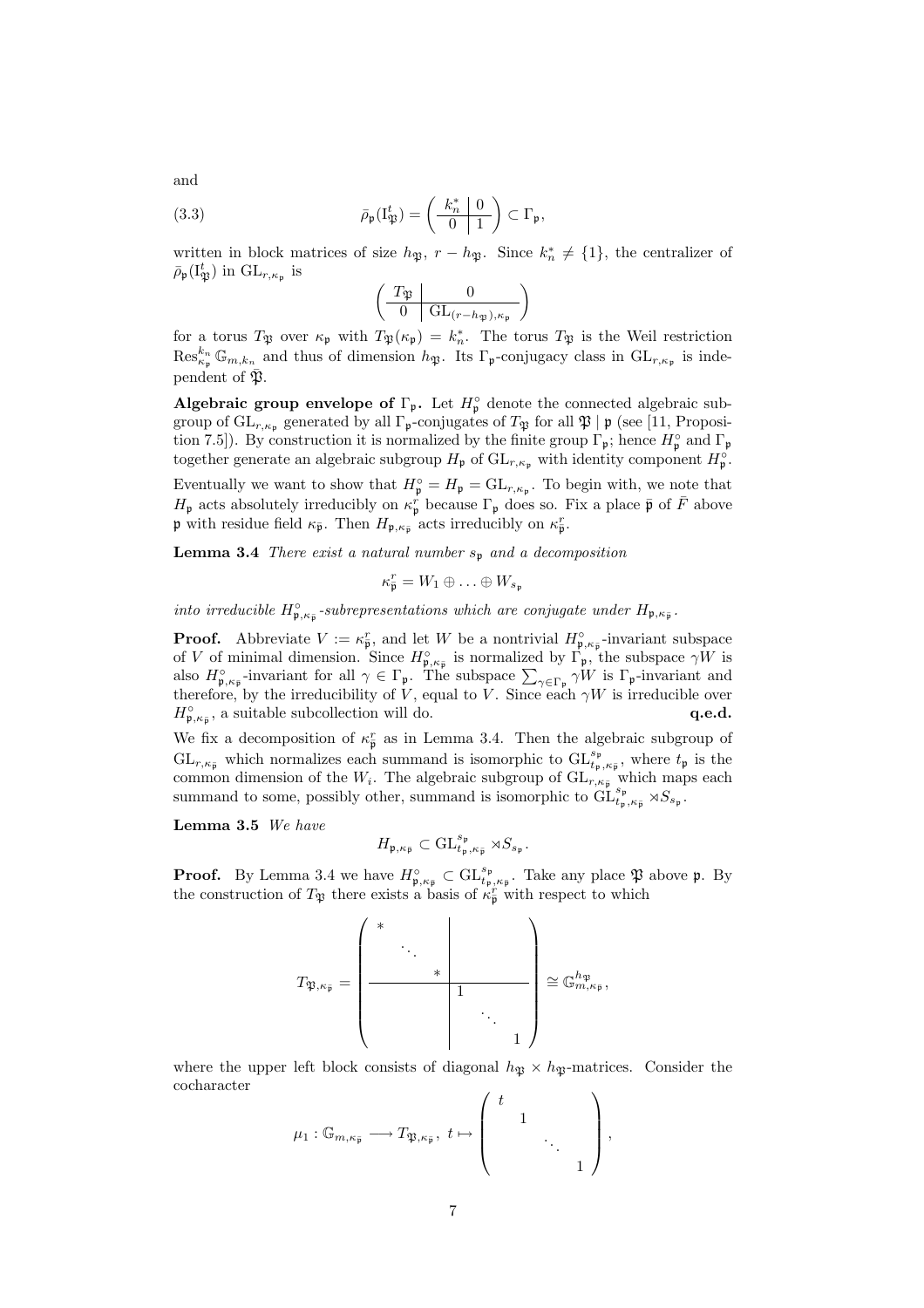which on  $\kappa_{\bar{p}}^r$  has weight 1 with multiplicity 1 and weight 0 with multiplicity  $r-1$ . Without loss of generality we can assume that  $\mu_1$  has its nontrivial weight on  $W_1$ and weight zero on all other  $W_i$ . Since  $T_{\mathfrak{P},\kappa_{\bar{\mathfrak{p}}}} \subset H_{\mathfrak{p},\kappa_{\bar{\mathfrak{p}}}}^{\circ}$ , it follows that, as an  $H_{\mathfrak{p},\kappa_{\bar{\mathfrak{p}}}}^{\circ}$ . representation, the space  $W_1$  is not isomorphic to  $W_i$  for any  $i \neq 1$ . By conjugation, we deduce that any two of the  $W_i$  are non-isomorphic  $H_{\mathfrak{p},\kappa_{\bar{\mathfrak{p}}}}^{\circ}$ -representations. This shows that the decomposition in Lemma 3.4 is in fact the isotypical decomposition of  $\kappa_{\bar{\mathfrak{p}}}^r$  under  $H_{\mathfrak{p},\kappa_{\bar{\mathfrak{p}}}}$ . It is thus normalized by  $H_{\mathfrak{p},\kappa_{\bar{\mathfrak{p}}}}$ , and the result follows. **q.e.d.** 

Using Lemma 3.5, we define  $\alpha_{p}$  as the composite of the following homomorphisms

$$
\mathbf{G}_K \longrightarrow H_{\mathfrak{p},\kappa_{\bar{\mathfrak{p}}}} \subset \operatorname{GL}_{t_{\mathfrak{p}},\kappa_{\bar{\mathfrak{p}}}}^{s_{\mathfrak{p}}} \rtimes S_{s_{\mathfrak{p}}} \twoheadrightarrow S_{s_{\mathfrak{p}}}.
$$

**Lemma 3.6** The homomorphism  $\alpha_p$  is unramified at all places of K lying above p.

**Proof.** Consider any place  $\mathfrak{P}$  of K above  $\mathfrak{p}$ . By (3.3) we have  $\bar{\rho}_{\mathfrak{p}}(I_{\mathfrak{P}}^t) = T_{\mathfrak{P}}(\kappa_{\mathfrak{p}})$  $\subset H_{\mathfrak{p}}^{\circ}(\kappa_{\mathfrak{p}})$ ; hence  $\alpha_{\mathfrak{p}}(I_{\mathfrak{P}}^t) = 1$ . This implies that  $\alpha_{\mathfrak{p}}(I_{\mathfrak{P}})$  is a quotient of the group of coinvariants of  $\bar{\rho}_p(I_{\mathfrak{P}}^p)$  under  $\bar{\rho}_p(I_{\mathfrak{P}}^t)$ . The description (3.2) shows that  $\bar{\rho}_p(I_{\mathfrak{P}}^p)$ is a  $k_n$ -vector space on which  $\bar{\rho}_p(I_{\mathfrak{P}}^t)$  acts through multiplication by  $k_n^*$ . Since  $k_n^* \neq \{1\}$ , that group of coinvariants is zero. This implies that  $\alpha_{\mathfrak{p}}(I_{\mathfrak{P}}) = 1$ , and so  $\alpha_{\rm p}$  is unramified at  $\mathfrak{P}$ .  $q.e.d.$ 

**Lemma 3.7** For almost all primes  $\mathfrak{p}$  of A the homomorphism  $\alpha_{\mathfrak{p}}$  is unramified at all places of K where  $\varphi$  has bad reduction.

**Proof.** Since there are only finitely many places  $\mathfrak{Q}$  of K where  $\varphi$  has bad reduction, it suffices to prove the lemma for one of them. By (a) above, the Drinfeld module  $\varphi$  has semistable reduction at  $\mathfrak{Q}$ . Let  $(\psi, \Lambda_{\mathfrak{Q}})$  be its Tate uniformization  $\mathfrak{Q}$ . Then  $\psi$  is a Drinfeld A-module over  $K_{\mathfrak{Q}}$  of some rank  $r' < r$  with good reduction at  $\mathfrak{Q}$ , and  $\Lambda_{\mathfrak{Q}}$  is, via  $\psi$ , an A-lattice in  $K_{\mathfrak{Q}}^{sep}$  of rank  $r-r'$ . For any prime p of A with  $\mathfrak{p} \nmid \mathfrak{Q}$ , we have an exact sequence

$$
0\longrightarrow \psi[\mathfrak{p}](K^{sep})\longrightarrow \varphi[\mathfrak{p}](K^{sep})\longrightarrow \Lambda_{\mathfrak{Q}}/\mathfrak{p}\Lambda_{\mathfrak{Q}}\longrightarrow 0
$$

of representations of the decomposition group  $D_{\mathfrak{D}}$ . By good reduction the inertia group  $I_{\mathfrak{Q}}$  acts trivially on the first term, and by (c) it acts trivially on the third term. Therefore its image under  $\bar{\rho}_{\mathfrak{p}}$  lies in a subgroup of the form

$$
\left(\begin{array}{c|c}\n1 & * \\
\hline\n0 & 1\n\end{array}\right) \cong \text{Hom}\left(\Lambda_{\mathfrak{Q}}/\mathfrak{p}\Lambda_{\mathfrak{Q}}, \psi[\mathfrak{p}](K^{sep})\right).
$$

On the other hand, since  $s_{\mathfrak{p}} \leq r$ , every element of  $S_{s_{\mathfrak{p}}}$  has order dividing r!. In particular, we have  $\alpha_{\mathfrak{p}}(\text{Frob}_{\mathfrak{Q}}^{r!}) = 1$ . Therefore the restriction of  $\alpha_{\mathfrak{p}}$  to  $I_{\mathfrak{Q}}$  factors through the group of coinvariants

$$
\mathrm{Hom}\left(\Lambda_{\mathfrak{Q}}/\mathfrak{p}\Lambda_{\mathfrak{Q}},\psi[\mathfrak{p}](K^{sep})\right)_{\mathrm{Frob}^{r!}_\mathfrak{Q}}.
$$

It suffices to prove that this group is zero for almost all  $\mathfrak{p}$ . Since  $\mathrm{Frob}^{r!}_{\mathfrak{Q}}$  acts trivially on  $\Lambda_{\mathfrak{Q}}/\mathfrak{p}\Lambda_{\mathfrak{Q}}$  by (c), it suffices to prove that the group of coinvariants  $\psi[\mathfrak{p}](K^{sep})_{\mathrm{Frob}^{rl}_{\mathfrak{Q}}}$ vanishes.

Denote by  $f_{\mathfrak{Q}}$  the characteristic polynomial of Frob<sup>r!</sup> on the Tate module of  $\psi$  at  $\mathfrak{p}$ , which has coefficients in  $A$  and is independent of  $\mathfrak p$ . By purity, every eigenvalue of Frob<sub> $\Omega$ </sub> has valuation < 0 at  $\infty$ . Thus 1 is not an eigenvalue of Frob<sub>2</sub><sup>rf</sup>, and so  $f_{\Omega}(1)$ is a nonzero element of A. For all  $\mathfrak{p} \nmid f_{\mathfrak{Q}}(1)$  no eigenvalue of Fro $b_{\mathfrak{Q}}^{r!}$  is congruent to 1 modulo a place lying above **p**; hence for these **p** we have  $\psi[\mathfrak{p}](K^{sep})_{\text{Frob}_{\mathfrak{Q}}^{r!}} = 0$ , as desired.  $q.e.d.$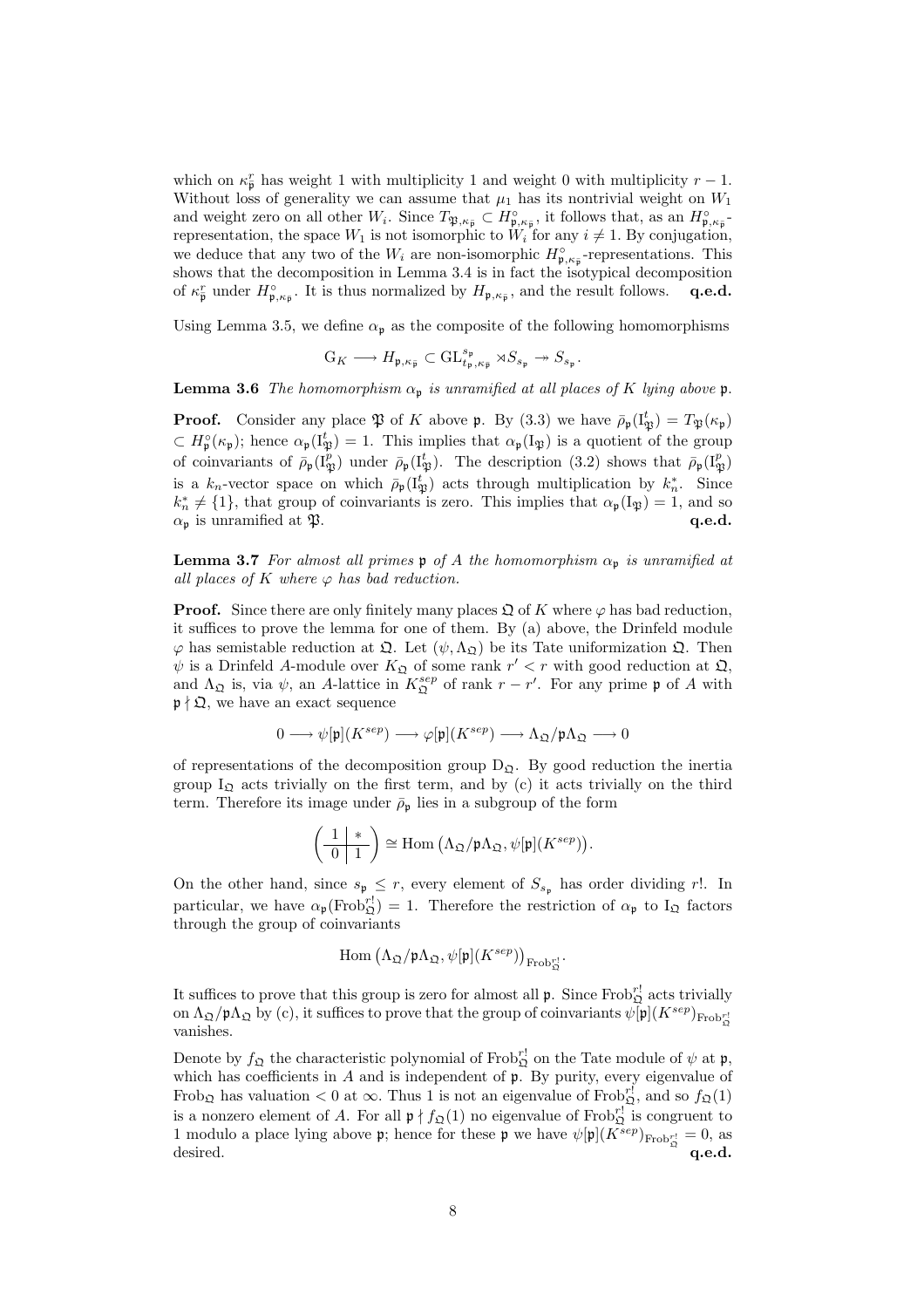**Lemma 3.8** For almost all primes  $\mathfrak{p}$  of A the homomorphism  $\alpha_{\mathfrak{p}}$  is unramified everywhere and totally split at all places above  $\infty$ .

**Proof.** For all places  $\mathfrak{Q} \nmid \mathfrak{p} \infty$  where  $\varphi$  has good reduction, the inertia group at  $\mathfrak Q$  acts trivially on  $\varphi[\mathfrak p](K^{sep})$ . Therefore the homomorphism  $\alpha_{\mathfrak p}$  is unramified at these places. By Lemma 3.6 it is unramified at all places  $\mathfrak{Q} \mid \mathfrak{p}$ . For places  $\mathfrak{Q} \nmid \infty$ where  $\varphi$  has bad reduction, the assertion is Lemma 3.7. Finally, for places above  $\infty$ , the assertion follows from (b) above.  $q.e.d.$ 

**Lemma 3.9** For almost all primes  $\mathfrak{p}$  of A we have  $s_{\mathfrak{p}} = 1$ .

**Proof.** Let  $\mathfrak p$  be any prime as in Lemma 3.8, and let  $K^{(\mathfrak p)}$  the field fixed by the kernel of  $\alpha_p$ . By Lemma 3.8 it is unramified over K. Moreover, its degree  $[K^{(p)}/K] \leq$  $s_p! \leq r!$  is bounded independently of p. By Goss [9, Theorem 8.23.5], a function field analogue of the Hermite-Minkowski Theorem about unramified extensions, there are only finitely many possibilities for  $K^{(\mathfrak{p})}$ . Therefore their compositum  $K'$  is a finite extension of K such that  $\alpha_{\mathfrak{p}}|_{G_{K'}}: G_{K'} \longrightarrow S_{s_{\mathfrak{p}}}$  is trivial for almost all  $\mathfrak{p}$ . For these p we find that

$$
\bar{\rho}_{\mathfrak{p}}(\mathrm{G}_{K'}) \subset \mathrm{GL}_{t_{\mathfrak{p}}, \kappa_{\bar{\mathfrak{p}}}}^{s_{\mathfrak{p}}}.
$$

If  $s_p > 1$ , this shows that  $\varphi[p](K^{sep})$  is not absolutely irreducible as a representation of  $G_{K'}$ . By Theorem 1.3, applied to  $\varphi$  considered as a Drinfeld A-module over K', this can only happen for finitely many  $\mathfrak{p}$ . Therefore  $s_{\mathfrak{p}} = 1$  for almost all  $\mathfrak{p}$ . q.e.d.

Proposition 3.10 For almost all primes  $\mathfrak p$  of A we have

$$
H_{\mathfrak{p}}^{\circ} = H_{\mathfrak{p}} = GL_{r,\kappa_{\mathfrak{p}}}.
$$

**Proof.** Lemmas 3.4 and 3.9 imply that  $H_{\mathfrak{p},\kappa_{\bar{\mathfrak{p}}}}^{\circ}$  acts irreducibly on  $\kappa_{\bar{\mathfrak{p}}}^r$  for almost all p. Moreover, as explained in the proof of Lemma 3.5, it possesses a cocharacter of weight 1 with multiplicity 1 and weight 0 with multiplicity  $r - 1$ . By [15, Proposition A.3], these properties imply that  $H_{\mathfrak{p},\kappa_{\bar{\mathfrak{p}}}}^{\circ} = GL_{r,\kappa_{\bar{\mathfrak{p}}}}$ . Therefore both inclusions  $H_{\mathfrak{p},\kappa_{\mathfrak{p}}}^{\circ} \subset H_{\mathfrak{p},\kappa_{\mathfrak{p}}} \subset \mathrm{GL}_{r,\kappa_{\mathfrak{p}}}$  are equalities.  $q.e.d.$ 

#### Returning to the finite group  $\Gamma_{\mathfrak{p}}$ .

**Lemma 3.11** There exist a scheme Z of finite type over  $Spec(\mathbb{Z})$  and a closed subscheme  $\mathscr{T} \subset GL_r \times Z$  over Z, such that for almost all primes p of A, any place  $\mathfrak{P}$  | p of K, and any element  $\gamma \in \Gamma_p$ , there exists a point  $z \in Z(\kappa_p)$  such that  $\mathscr{T}_z = \gamma T_{\mathfrak{P}} \gamma^{-1}.$ 

Proof. Define

$$
Z := GL_r \times (\mathbb{A}^r)^{r-1}, \text{ and}
$$
  

$$
\mathscr{T} := \{(t, g, v_1, \dots, v_{r-1}) | \text{ } tg = gt \text{ and } \forall i : tv_i = v_i\} \subset GL_r \times Z.
$$

Then Z is a scheme of finite type over  $Spec(\mathbb{Z})$ , and  $\mathscr{T}$  is a closed subscheme of  $GL_r \times Z$ . Let p satisfy (e), (f) and (g), and take any  $\mathfrak{P} \mid \mathfrak{p}$  and  $\gamma \in \Gamma_{\mathfrak{p}}$ . Let t be a generator of  $T_{\mathfrak{P}}(\kappa_{\mathfrak{p}}) = k_n^*$ , and let  $w_1, \ldots, w_{r-1} \in \kappa_{\mathfrak{p}}^r$  be generators of the space of invariants of  $T_{\mathfrak{B}}$ . Then

$$
Cent_{\mathrm{GL}_{r,\kappa_{\mathfrak{p}}}}(t)=\left(\begin{array}{c|c}T_{\mathfrak{P}} & 0\\ \hline 0 & \ast\end{array}\right)
$$

and

Stab<sub>GL<sub>r,\kappa\_p</sub></sub>
$$
(w_1) \cap ... \cap
$$
Stab<sub>GL<sub>r,\kappa\_p</sub></sub> $(w_{r-1}) = \left(\begin{array}{c|c} T_{\mathfrak{P}} & 0 \\ \hline * & 1 \end{array}\right),$ 

and their intersection is  $T_{\mathfrak{P}}$ . Conjugating by  $\gamma$  we deduce that the fiber  $\mathscr{T}_z$  of  $\mathscr{T}$ above  $z = (\gamma t \gamma^{-1}, \gamma w_1, \dots, \gamma w_{r-1})$  is  $\gamma T_{\mathfrak{P}} \gamma^{-1}$ . q.e.d.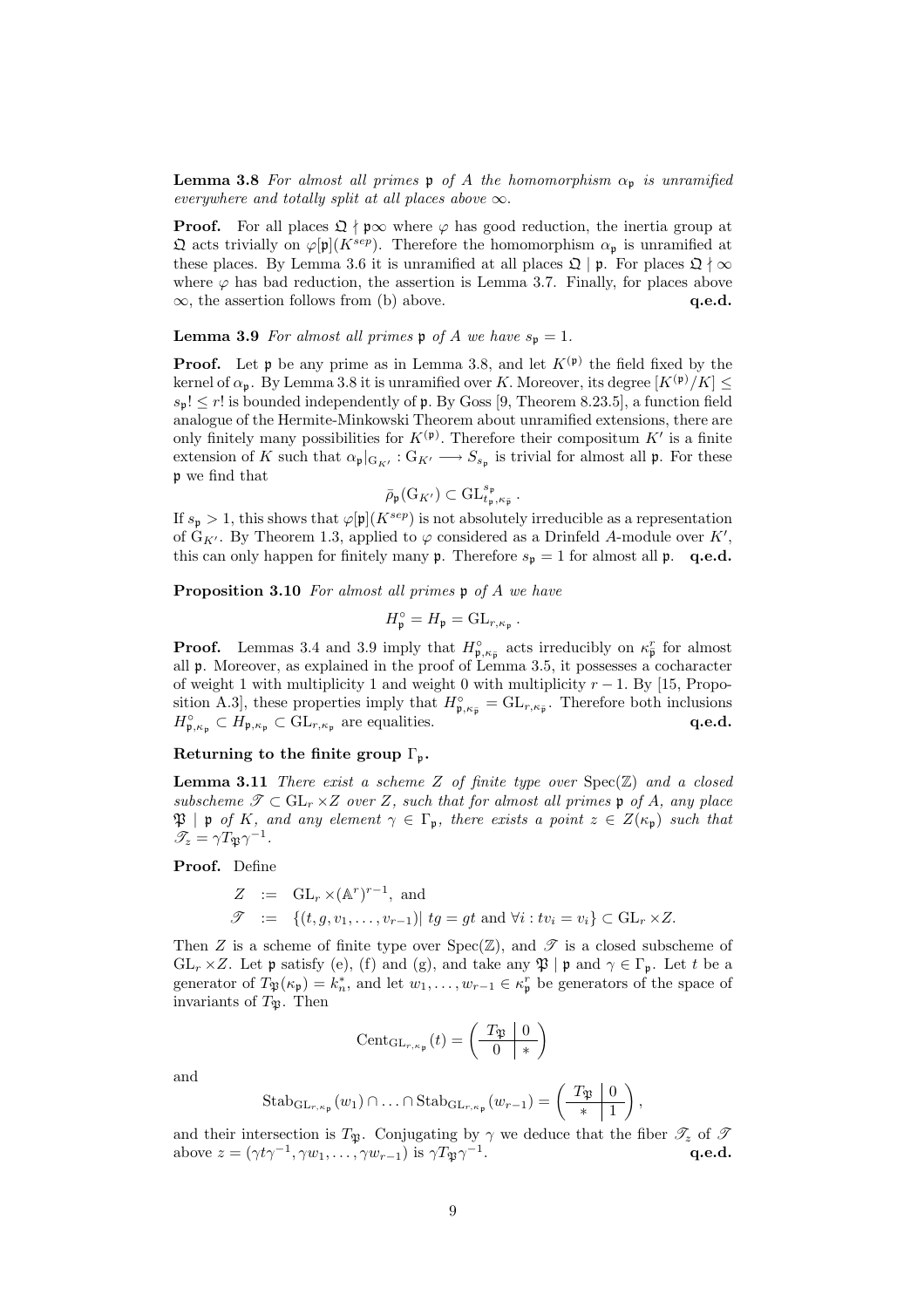**Lemma 3.12** There exists a constant c depending only on  $r$  such that for almost all primes p of A

$$
[\mathrm{GL}_r(\kappa_{\mathfrak{p}}):\Gamma_{\mathfrak{p}}]\leq c.
$$

**Proof.** Consider any prime  $\mathfrak{p}$  as in Proposition 3.10. Then  $GL_{r,\kappa_{\mathfrak{p}}}$  is generated by the connected algebraic subgroups  $\gamma T_{\mathfrak{P}} \gamma^{-1}$  for all  $\mathfrak{P} \mid \mathfrak{p}$  and  $\gamma \in \Gamma_{\mathfrak{p}}$ . By [11, Proposition 7.5] it follows that the morphism

$$
f_{\mathfrak{p}}: X_{\mathfrak{p}} := \bigtimes_{i=1}^{m} \gamma_{i} T_{\mathfrak{P}_{i}} \gamma_{i}^{-1} \longrightarrow \mathrm{GL}_{r,\kappa_{\mathfrak{p}}}, (t_{1},\ldots,t_{m}) \mapsto t_{1} \cdots t_{m}
$$

is dominant for a suitable choice of m and  $\mathfrak{P}_i \mid \mathfrak{p}$  and  $\gamma_i \in \Gamma_{\mathfrak{p}}$ . In fact, since  $\dim(\mathrm{GL}_{r,\kappa_p}) = r^2$ , we can achieve this with  $m = r^2$ ; in particular, we can assume that  $m$  is independent of  $\mathfrak p$ . Next, by Proposition 2.4 the fibers of

$$
X_{\mathfrak{p}}^{r^2} \longrightarrow \mathrm{GL}_{r,\kappa_{\mathfrak{p}}}, \ (x_1,\ldots,x_{r^2}) \mapsto f_{\mathfrak{p}}(x_1)\cdots f_{\mathfrak{p}}(x_{r^2})
$$

have dimension at most  $\dim(X_p^{r^2}) - \dim(\mathrm{GL}_{r,\kappa_p})$ . We replace  $X_\mathfrak{p}$  by  $X_p^{r^2}$  and m by  $mr^2$ , which is still independent of **p**. Then with  $e_p := \dim(X_p)$  all fibers of  $f_p$  have dimension at most  $e_p - r^2$ .

Let Z and  $\mathscr{T} \subset GL_r \times Z$  be as in Lemma 3.11. Then for every  $1 \leq i \leq m$  we can choose a point  $z_i \in Z(\kappa_{\mathfrak{p}})$  such that  $\mathscr{T}_{z_i} = \gamma_i T_{\mathfrak{P}_i} \gamma_i^{-1}$ . Denote the two projections by  $\varepsilon: \mathscr{T} \to GL_r$  and  $\pi: \mathscr{T} \to Z$  and consider the morphism

$$
f: \mathscr{T}^m \longrightarrow GL_r \times Z^m, (t_1, \ldots, t_m) \mapsto (\varepsilon(t_1) \cdot \ldots \cdot \varepsilon(t_m), \pi(t_1), \ldots, \pi(t_m)).
$$

By construction it induces the morphism  $f_{\mathfrak{p}}$  in the fiber above the point  $(z_1, \ldots, z_m)$  $\in Z^m(\kappa_{\mathfrak{p}})$ . Recall that  $q_{\mathfrak{p}} = |\kappa_{\mathfrak{p}}|$ . Since f is independent of  $\mathfrak{p}$ , Proposition 2.5 yields a constant  $c_1$  independent of **p** such that for all  $g \in GL_r(\kappa_p)$  we have

$$
|f_{\mathfrak{p}}^{-1}(g)(\kappa_{\mathfrak{p}})|\leq c_1q_{\mathfrak{p}}^{\dim(f_{\mathfrak{p}}^{-1}(g))}\leq c_1q_{\mathfrak{p}}^{e_{\mathfrak{p}}-r^2}.
$$

On the other hand, we have  $|T_{\mathfrak{P}_i}(\kappa_{\mathfrak{p}})| = q_{\mathfrak{p}}^{h_{\mathfrak{P}_i}} - 1$ , and hence

$$
|X_{\mathfrak{p}}(\kappa_{\mathfrak{p}})| = \prod_{i=1}^{m} (q_{\mathfrak{p}}^{h_{\mathfrak{P}_i}} - 1) \ge \prod_{i=1}^{m} \frac{1}{2} q_{\mathfrak{p}}^{h_{\mathfrak{P}_i}}
$$
  
=  $2^{-m} q_{\mathfrak{p}}^{\sum h_{\mathfrak{P}_i}} = 2^{-m} q_{\mathfrak{p}}^{e_{\mathfrak{p}}}.$ 

Since  $f_{\mathfrak{p}}$ ¡  $X_{\mathfrak{p}}(\kappa_{\mathfrak{p}})$ ¢  $\subset \Gamma_{\mathfrak{p}},$  we deduce that

$$
|\Gamma_{\mathfrak{p}}| \ge |f_{\mathfrak{p}}(X_{\mathfrak{p}}(\kappa_{\mathfrak{p}}))| \ge \frac{|X_{\mathfrak{p}}(\kappa_{\mathfrak{p}})|}{c_1 q_{\mathfrak{p}}^{e_{\mathfrak{p}} - r^2}} \ge \frac{2^{-m} q_{\mathfrak{p}}^{e_{\mathfrak{p}}}}{c_1 q_{\mathfrak{p}}^{e_{\mathfrak{p}} - r^2}} = \frac{q_{\mathfrak{p}}^{r^2}}{2^{m} c_1}.
$$

Finally, it follows that

$$
[\mathrm{GL}_r(\kappa_{\mathfrak{p}}):\Gamma_{\mathfrak{p}}] = \frac{\prod_{i=0}^{r-1} (q_{\mathfrak{p}}^r - q_{\mathfrak{p}}^i)}{|\Gamma_{\mathfrak{p}}|} \leq 2^m c_1 \frac{\prod_{i=0}^{r-1} (q_{\mathfrak{p}}^r - q_{\mathfrak{p}}^i)}{q_{\mathfrak{p}}^{r^2}} \leq 2^m c_1.
$$

Thus the lemma holds with  $c := 2^m c_1$ .  $q.e.d.$ 

**Proof of Proposition 3.1.** Let  $c$  be the constant in Lemma 3.12. Then we have  $|GL_r(\kappa_{\mathfrak{p}}): \Gamma_{\mathfrak{p}}| \leq c$ . As  $|\kappa_{\mathfrak{p}}| > 3$  and  $|PGL_r(\kappa_{\mathfrak{p}})| > c!$  for almost all  $\mathfrak{p}$ , Proposition 2.3 implies that  $SL_r(\kappa_p) \subset \Gamma_p$  for almost all p. Since  $T_{\mathfrak{P}}(\kappa_p) \subset \Gamma_p$  and det :  $T_{\mathfrak{P}}(\kappa_{\mathfrak{p}}) \cong k_n^* \longrightarrow \kappa_{\mathfrak{p}}^*$  is the norm map, which is surjective, the determinant map det :  $\Gamma_{\mathfrak{p}} \longrightarrow \kappa_{\mathfrak{p}}^*$  is surjective. Therefore  $\Gamma_{\mathfrak{p}} = GL_r(\kappa_{\mathfrak{p}})$  for almost all primes  $\mathfrak{p}$ of  $A$ , as desired.  $q.e.d.$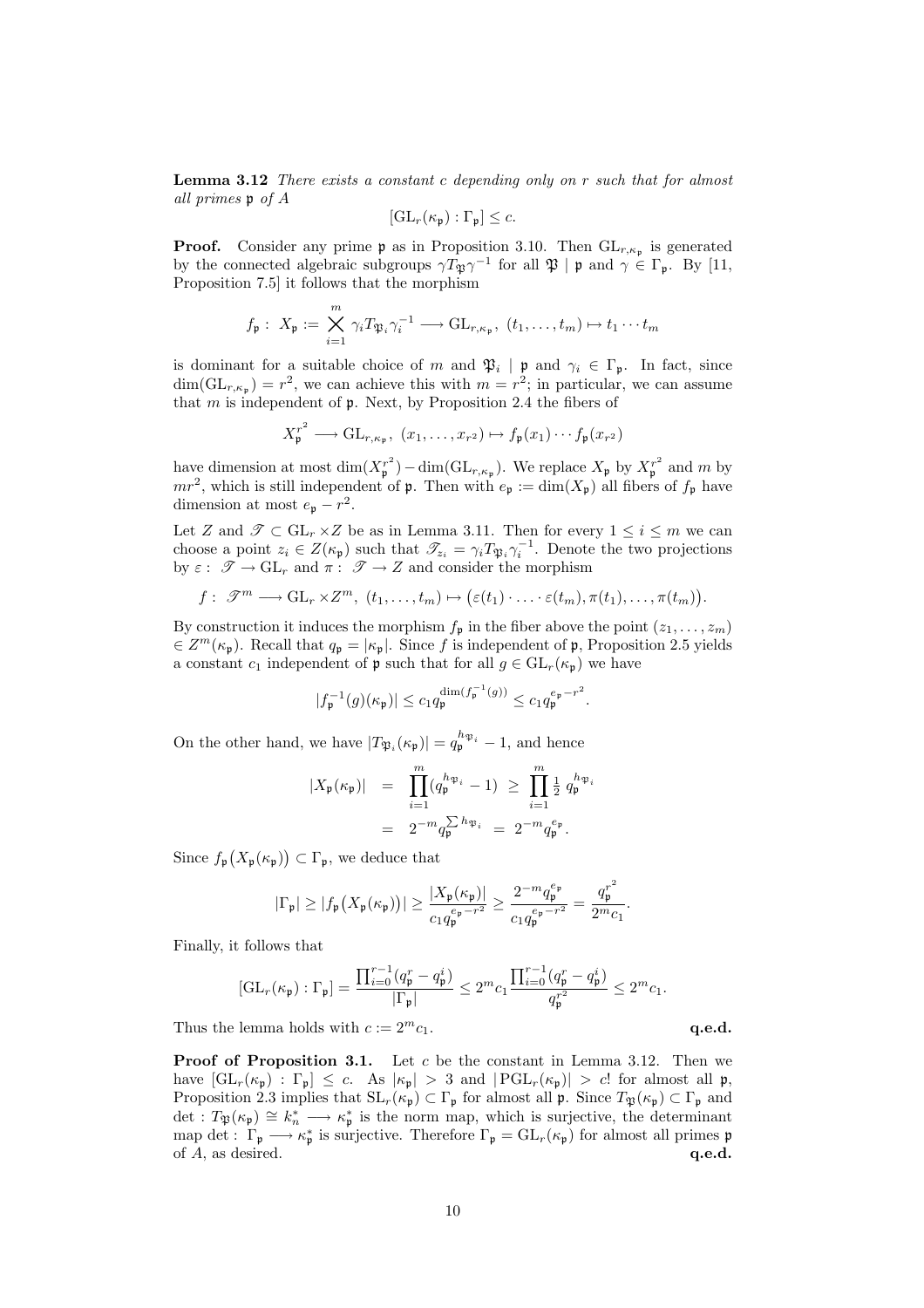# 4 Adelic openness in the case  $|K/F| < \infty$

Throughout this section we assume that  $K$  is a finite extension of  $F$  and that  $\text{End}_{\bar{K}}(\varphi) = A$ . For the most part we still consider the representation  $\rho_{p}$  at a single prime **p** of A. As before we abbreviate  $q_p := |\kappa_p|$ .

**Congruence filtration.** Let  $\pi$  be a uniformizer of A at  $\mathfrak{p}$ . The congruence filtration of  $GL_r(A_p)$  is defined by

$$
G_{\mathfrak{p}}^0 := GL_r(A_{\mathfrak{p}}), \quad \text{and}
$$
  

$$
G_{\mathfrak{p}}^i := 1 + \pi^i M_r(A_{\mathfrak{p}}) \text{ for all } i \ge 1.
$$

Its successive subquotients possess natural isomorphisms

$$
v_0: G_{\mathfrak{p}}^{[0]} := G_{\mathfrak{p}}^0/G_{\mathfrak{p}}^1 \xrightarrow{\sim} \text{GL}_r(\kappa_{\mathfrak{p}}), \quad \text{and}
$$
  

$$
v_i: G_{\mathfrak{p}}^{[i]} := G_{\mathfrak{p}}^i/G_{\mathfrak{p}}^{i+1} \xrightarrow{\sim} \text{M}_r(\kappa_{\mathfrak{p}}), [1 + \pi^i y] \mapsto [y] \text{ for } i \geq 1.
$$

For any subgroup H of  $\operatorname{GL}_r(A_{\mathfrak{p}})$ , we define  $H^i := H \cap G_{\mathfrak{p}}^i$  and  $H^{[i]} := H^i/H^{i+1}$ . Via  $v_i$  we identify the latter with a subgroup of  $GL_r(\kappa_p)$  or  $M_r(\kappa_p)$ , respectively.

**Proposition 4.1** Let H be a closed subgroup of  $GL_r(A_p)$ . Assume that  $q_p \geq 4$ , that  $\det(H) = GL_1(A_p)$ , that  $H^{[0]} = GL_r(\kappa_p)$ , and that  $H^{[1]}$  contains a non scalar matrix. Then we have

$$
H = \mathrm{GL}_r(A_{\mathfrak{p}}).
$$

Proof. First, consider the conjugation action

$$
H^{[0]} \times H^{[1]} \longrightarrow H^{[1]}, \ ([g], [h]) \mapsto [ghg^{-1}].
$$

Under  $v_0$  and  $v_1$  it corresponds to the conjugation action

$$
\mathrm{GL}_r(\kappa_{\mathfrak{p}}) \times \mathrm{M}_r(\kappa_{\mathfrak{p}}) \longrightarrow \mathrm{M}_r(\kappa_{\mathfrak{p}}),\,\, (g,X) \mapsto gXg^{-1}.
$$

Since  $H^{[0]} = GL_r(\kappa_p)$ , it follows that  $H^{[1]} \subset M_r(\kappa_p)$  is closed under conjugation by  $GL_r(\kappa_p)$ . Since it also contains a non-scalar matrix, by Proposition 2.1 it therefore contains the subgroup  $\mathfrak{sl}_r(\kappa_{\mathfrak{p}})$  of all matrices of trace 0. Consider the commutative diagram with exact rows

$$
0 \longrightarrow H^{1}/H^{2} \longrightarrow H/H^{2} \longrightarrow GL_{r}(\kappa_{\mathfrak{p}}) \longrightarrow 0
$$
  
\n
$$
\downarrow_{\text{det}}
$$
  
\n
$$
0 \longrightarrow (1 + \pi A_{\mathfrak{p}}/(\pi)^{2})^{*} \longrightarrow (A_{\mathfrak{p}}/\mathfrak{p}^{2})^{*} \longrightarrow \kappa_{\mathfrak{p}}^{*} \longrightarrow 0.
$$

The right vertical map is surjective with kernel  $SL_r(\kappa_p)$ . By assumption, the middle vertical map is surjective as well. By the snake lemma, we thus obtain a surjective homomorphism from  $SL_r(\kappa_p)$  onto the cokernel of the left vertical map. This cokernel is an abelian p-group, but since  $|\kappa_{\mathfrak{p}}| \geq 4$ , the group  $SL_r(\kappa_{\mathfrak{p}})$  has no nontrivial abelian p-group as a quotient. Therefore the left vertical map is surjective. This means that the composite trace map  $H^{[1]} \hookrightarrow M_r(\kappa_{\mathfrak{p}}) \stackrel{tr}{\longrightarrow} \kappa_{\mathfrak{p}}$  is surjective. Together it follows that  $H^{[1]} = M_r(\kappa_n)$ .

Next consider the commutator subgroup H' of H. Since  $\det(H) = GL_1(A_p)$ , the proposition follows once we have shown that  $H' = SL_r(A_p)$ . This in turn is equivalent to  $H^{\prime[i]} = \mathrm{SL}_r(A_{\mathfrak{p}})^{[i]}$  for all  $i \geq 0$ .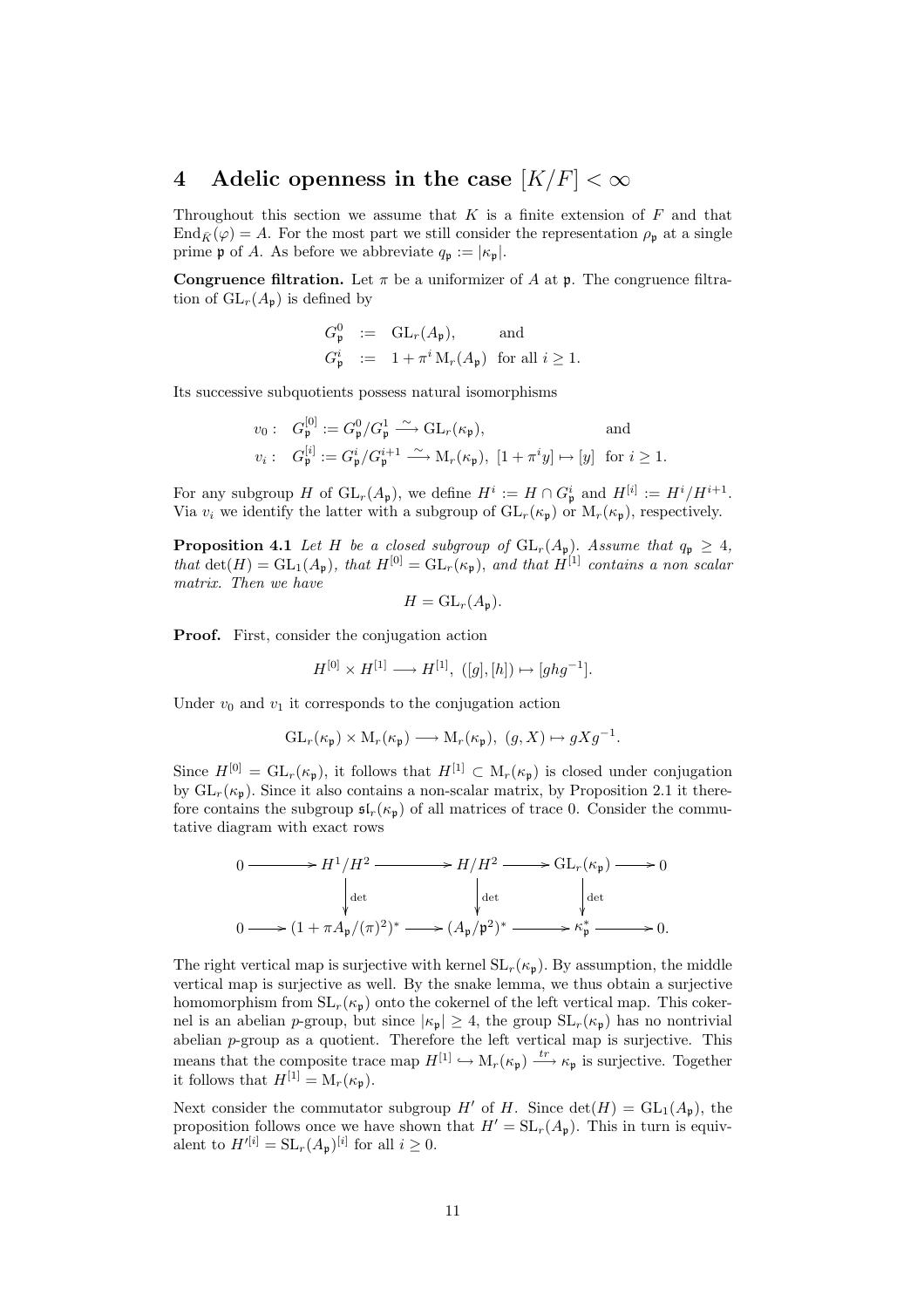For  $i = 0$  this results from  $H^{\prime [0]} = (H^{[0]})' = GL_r(\kappa_{\mathfrak{p}})' = SL_r(\kappa_{\mathfrak{p}})$ . For  $i = 1$  consider the map

$$
H^{[0]} \times H^{[1]} \longrightarrow H'^{[1]}, \ ([g], [h]) \mapsto [ghg^{-1}h^{-1}]
$$

induced by commutator map  $H \times H \to H'$ . Under  $v_0$  and  $v_1$ , it corresponds to the map

$$
GL_r(\kappa_{\mathfrak{p}}) \times M_r(\kappa_{\mathfrak{p}}) \longrightarrow \mathfrak{sl}_r(\kappa_{\mathfrak{p}}), \ (g, X) \mapsto gXg^{-1} - X.
$$

It is an elementary fact that the image of this latter map generates  $\mathfrak{sl}_r(\kappa_{\mathfrak{p}})$  as an additive group. Since  $H^{[0]} = GL_r(\kappa_p)$  and  $H^{[1]} = M_r(\kappa_p)$ , it follows that  $H^{\prime}[1] = \mathfrak{sl}_r(\kappa_{\mathfrak{p}}).$  Assume now that  $H^{\prime[i]} = \mathfrak{sl}_r(\kappa_{\mathfrak{p}})$  for some  $i \geq 1$ . In this case consider the map

$$
H^{[1]}\times H'^{[i]}\longrightarrow H'^{[i+1]},\ ([g],[h])\mapsto [ghg^{-1}h^{-1}]
$$

induced by the commutator map  $H \times H' \to H'$ . Under  $v_1, v_i$ , and  $v_{i+1}$  it corresponds to the Lie bracket

$$
[~,~]:~\mathcal{M}_r(\kappa_{\mathfrak{p}})\times \mathfrak{sl}_r(\kappa_{\mathfrak{p}})\longrightarrow \mathfrak{sl}_r(\kappa_{\mathfrak{p}}),~(X,Y)\mapsto XY-YX.
$$

By [14, Proposition 1.2] the image of this latter map generates  $\mathfrak{sl}_r(\kappa_{\mathfrak{p}})$  as an additive group. Since  $H^{[1]} = M_r(\kappa_{\mathfrak{p}})$  and  $H^{\prime[i]} = \mathfrak{sl}_r(\kappa_{\mathfrak{p}})$ , it follows that  $H^{\prime[i+1]} = \mathfrak{sl}_r(\kappa_{\mathfrak{p}})$ , as desired.  $q.e.d.$ 

Wild ramification. Consider a prime  $\mathfrak p$  of A and a place  $\mathfrak P$  of K above p. Assume that  $\mathfrak P$  is unramified over **p** and that  $\varphi$  has good reduction at  $\mathfrak P$  of height  $h_{\mathfrak P}$ . The image of the inertia group on the **p**-torsion  $\varphi[\mathfrak{p}](K^{sep})$  was described in (3.2). Similarly, the connected-étale decomposition of the finite flat group scheme  $\varphi[\mathfrak{p}^2]$ over the discrete valuation ring  $\mathscr{O}_{K_{\mathfrak{P}}}$  yields an exact sequence

$$
0 \longrightarrow \varphi[\mathfrak{p}^2]^0(K^{sep}) \longrightarrow \varphi[\mathfrak{p}^2](K^{sep}) \longrightarrow \varphi[\mathfrak{p}^2]^{et}(K^{sep}) \longrightarrow 0,
$$

where the inertia group  $I_{\mathfrak{P}}$  acts trivially on  $\varphi[\mathfrak{p}^2]^{et}(K^{sep})$ . Thus up to conjugation the image of  $I_{\mathfrak{P}}$  in  $GL_r(A/\mathfrak{p}^2)$  lies in the subgroup

$$
\left(\begin{array}{c|c} * & * \\ \hline 0 & 1 \end{array}\right) \subset \operatorname{GL}_r(A/\mathfrak{p}^2)
$$

of block matrices of size  $h_{\mathfrak{P}}, r - h_{\mathfrak{P}}.$  Choose a lift  $\kappa_{\mathfrak{p}} \hookrightarrow A/\mathfrak{p}^2$ ; it induces a lift  $k_n^* \hookrightarrow GL_{h_{\mathfrak{P}}}(A/\mathfrak{p}^2)$ . Then (3.2) implies that up to conjugation the image of the tame inertia group  $I_{\mathfrak{P}}^{t}$  is the subgroup

$$
J := \left(\begin{array}{c|c} k_n^* & 0 \\ \hline 0 & 1 \end{array}\right) \subset \mathrm{GL}_r(A/\mathfrak{p}^2).
$$

Let  $P \subset GL_r(A/\mathfrak{p}^2)$  denote the image of the wild inertia group  $I_{\mathfrak{P}}^p$ . In view of (3.2) it is contained in the subgroup

$$
N \ := \ \left\{ \left( \frac{a \mid b}{0 \mid 1} \right) \in \mathrm{GL}_r(A/\mathfrak{p}^2) \ \bigg| \ a \equiv 1 \bmod \mathfrak{p} \right\}.
$$

Consider the subgroups

$$
L_1:=\left(\begin{array}{c|c} * & 0 \\ \hline 0 & 0 \end{array}\right), \quad L_2:=\left(\begin{array}{c|c} 0 & * \\ \hline 0 & 0 \end{array}\right), \quad L_1\oplus L_2\cong \left(\begin{array}{c|c} * & * \\ \hline 0 & 0 \end{array}\right)\subset \mathrm{M}_r(\kappa_{\mathfrak{p}}).
$$

Then the image of P under the homomorphism

$$
\pi: N \longrightarrow L_1, \left(\begin{array}{c|c} a & b \\ \hline 0 & 1 \end{array}\right) \mapsto \left(\begin{array}{c|c} (a-1)/\pi & 0 \\ \hline 0 & 0 \end{array}\right) \bmod \mathfrak{p}
$$

describes the action on  $\varphi[\mathfrak{p}^2]^0(K^{sep})$ .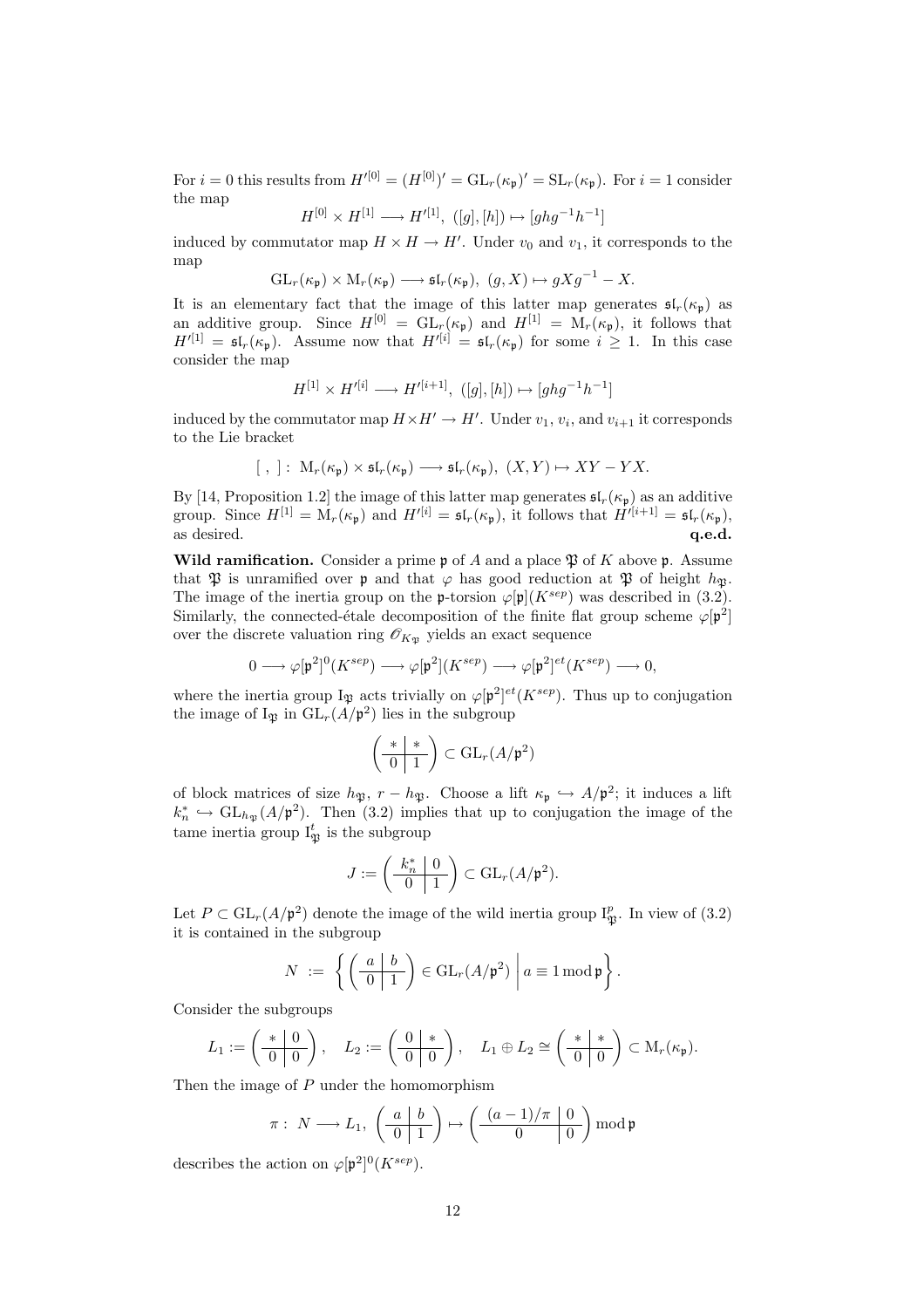**Lemma 4.2** The group  $\pi(P)$  has order at least  $q_{\mathfrak{p}}^{h_{\mathfrak{P}}}.$ 

Proof. (Compare Gardeyn [8, Proposition 4.5]) We will show this by determining the valuation at  $\mathfrak P$  of torsion points in  $\varphi[\mathfrak p^2]^0(K^{sep})$ . Let  $a \in A$  be any function with a simple zero at **p**. Then  $(a) = \mathfrak{pa}$  for an ideal  $\mathfrak{a}$  of A which is prime to **p**. This implies that  $\varphi[a] = \varphi[\mathfrak{p}] \oplus \varphi[\mathfrak{a}]$ , where  $\varphi[\mathfrak{a}]$  is étale, and therefore

$$
\varphi[a]^0 = \varphi[\mathfrak{p}]^0
$$

as group schemes over Spec  $\mathscr{O}_{K_{\mathfrak{P}}}.$  Write  $\varphi_a = \sum_i \varphi_{a,i} \tau^i$  with  $\varphi_{a,i} \in \mathscr{O}_{K_{\mathfrak{P}}}$ . Let  $v_{\mathfrak{P}}$ denote the normalized valuation of  $K_{\mathfrak{B}}$ . Then

$$
v_{\mathfrak{P}}(\varphi_{a,0}) = v_{\mathfrak{P}}(\iota(a)) = 1,
$$

because  $\text{ord}_{p}(a) = 1$  and  $\mathfrak{P}|p$  is unramified. Moreover, since  $\varphi$  has good reduction at  $\mathfrak{P}$ , there exists a unique integer  $i_0 > 0$  such that

$$
v_{\mathfrak{P}}(\varphi_{a,i}) \geq 1 \text{ for } 0 < i < i_0,
$$
  

$$
v_{\mathfrak{P}}(\varphi_{a,i_0}) = 0 \text{ and}
$$
  

$$
v_{\mathfrak{P}}(\varphi_{a,i}) \geq 0 \text{ for } i > i_0.
$$

Thus

$$
q^{i_0}=|\varphi[a]^\circ|=|\varphi[\mathfrak{p}]^\circ|=q_\mathfrak{p}^{h_\mathfrak{P}},
$$

and so the Newton polygon of the polynomial  $\varphi_a(x) = \sum \varphi_{a,i} x^{q^i}$  has the vertices  $(1,1)$  and  $(q_p^{h_{\mathfrak{P}}},0)$  and possibly  $(u,0)$  for some other (irrelevant) value  $u \geq q_p^{h_{\mathfrak{P}}}.$  It follows that every non-zero element  $s \in \varphi[\mathfrak{p}]^0(K^{sep})$  has the valuation

$$
v_{\mathfrak{P}}(s) \; = \; \alpha \; := \; 1/(q_{\mathfrak{p}}^{h_{\mathfrak{P}}} - 1).
$$

Fix any such s. Repeating the above arguments, we find that

$$
\varphi[a^2]^{\circ}=\varphi[\mathfrak{p}^2]^{\circ}
$$

and that the zeroes of valuation > 0 of the polynomial  $\varphi_a(x) - s$  are precisely the elements  $s' \in \varphi[\mathfrak{p}^2]^0(K^{sep})$  with  $as' = s$ . The Newton polygon of this polynomial has the vertices  $(0, \alpha)$  and  $(q_p^{h_\mathfrak{P}}, 0)$  and  $(u, 0)$ ; hence any such s' has the valuation

$$
v_{\mathfrak{P}}(s') = \alpha / q_{\mathfrak{p}}^{h_{\mathfrak{P}}}.
$$

We deduce that the wild ramification index of the field extension  $K_{\mathfrak{P}}(s')/K_{\mathfrak{P}}$  is equal to  $q_{\mathfrak{p}}^{h_{\mathfrak{P}}}$ . As this index divides the order of  $\pi(P)$ , the lemma follows. **q.e.d.** 

**Lemma 4.3** If  $q_p \geq 3$ , then any additive subgroup  $H \subset L_1 \oplus L_2$  that is normalized by J is the direct sum of its subgroups  $H \cap L_1$  and  $H \cap L_2$ .

**Proof.** It suffices to prove that  $L_1$  and  $L_2$  possess no non-trivial isomorphic subquotients as representations of J over  $\mathbb{F}_p$ . For this recall that  $J \cong k_n^*$  for a field extension  $k_n$  of  $\kappa_{\mathfrak{p}}$  of degree  $h_{\mathfrak{P}}$ . We let it act by multiplication on  $k_n$  and endow  $k_n^{\vee} := \text{Hom}_{\kappa_{\mathfrak{p}}}(k_n, \kappa_{\mathfrak{p}})$  with the contragredient representation. Then there are natural *J*-equivariant isomorphisms  $L_1 \cong k_n \otimes_{\kappa_{\mathfrak{p}}} k_n^{\vee}$  and  $L_2 \cong k_n^{r-h_{\mathfrak{P}}}$ . Let  $\bar{k}_n$  denote an algebraic closure of  $k_n$ . Then the representation  $L_2 \otimes_{\mathbb{F}_p} \bar{k}_n$  over  $\bar{k}_n$  consists of the irreducible characters

$$
k_n^* \longrightarrow \bar{k}_n^*, \ u \mapsto u^{p^m}
$$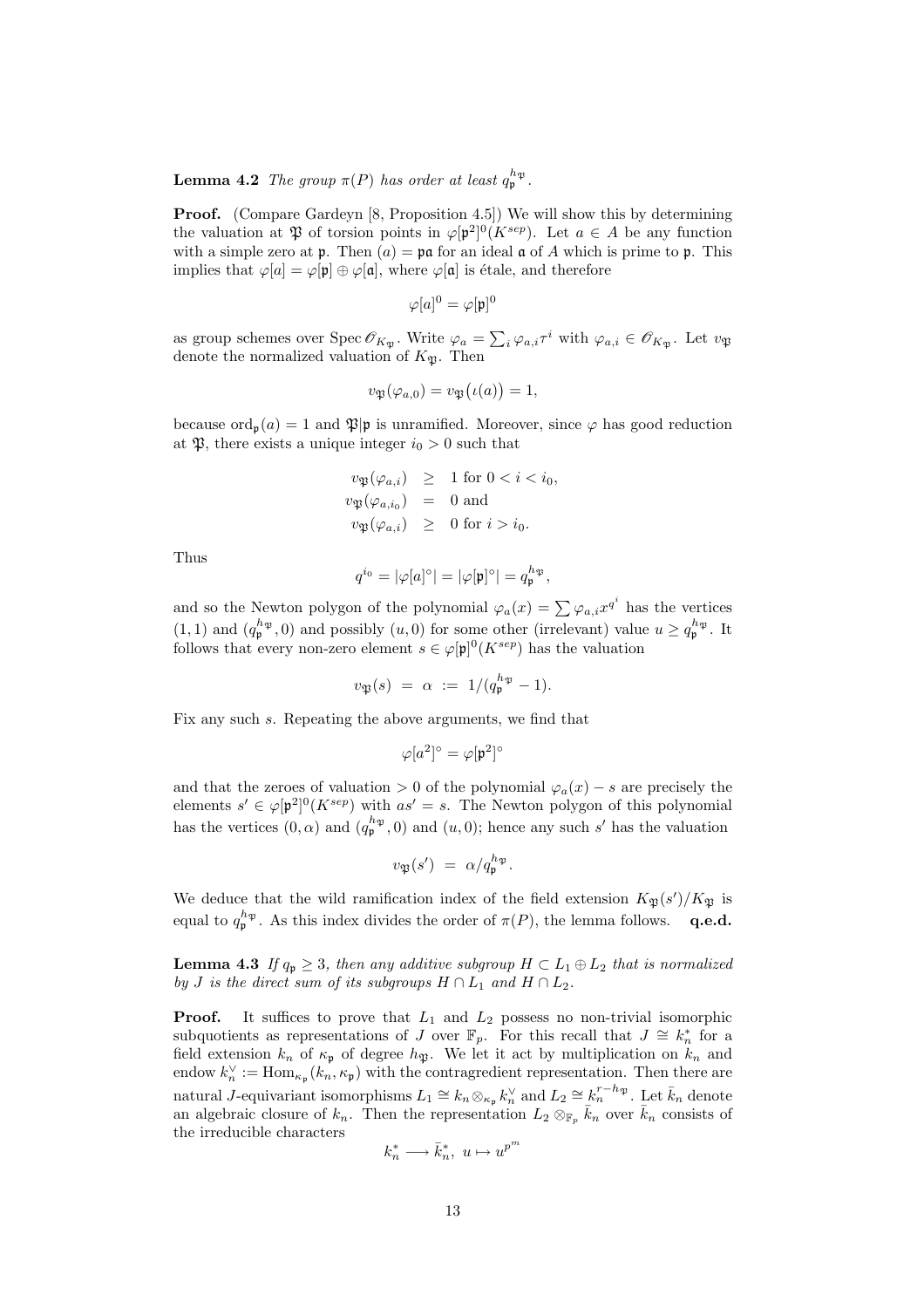for all integers  $m \geq 0$ . On the other hand we can identify  $k_n \otimes_{\kappa_{\mathfrak{p}}} k_n^{\vee}$  with  $k_n^{h_{\mathfrak{P}}}$  such that the action of  $u \in k_n^*$  on the *i*-th summand is given by multiplication by  $u^{q_p^i-1}$ . Thus the representation  $L_1 \otimes_{\mathbb{F}_p} \bar{k}_n$  over  $\bar{k}_n$  consists of the irreducible characters

$$
k_n^* \longrightarrow \bar{k}_n^*, \ u \mapsto u^{(q_{\mathfrak{p}}^i - 1)p^j}
$$

for all integers  $i, j \geq 0$ . We must show that no two such characters of the respective kinds are equal. They are equal if and only if  $u^{(q_{\mathfrak{p}}^i-1)p^j} = u^{p^m}$  for all  $u \in k_n^*$ . Since  $k_n^*$  is cyclic of order  $q_{\mathfrak{p}}^{h_{\mathfrak{P}}} - 1$ , this is equivalent to

$$
(q_{\mathfrak{p}}^i - 1)p^j \equiv p^m \mod (q_{\mathfrak{p}}^{h_{\mathfrak{P}}} - 1).
$$

As  $q_{\mathfrak{p}} - 1$  divides both  $q_{\mathfrak{p}}^i - 1$  and  $q_{\mathfrak{p}}^{h_{\mathfrak{P}} - 1}$ , this congruence relation implies that  $q_{\mathfrak{p}}-1$  divides  $p^m$ . But  $q_{\mathfrak{p}}$  is a power of p, and thus  $q_{\mathfrak{p}}-1$  is relatively prime to  $p^m$ ; hence this is possible only if  $q_p - 1 = 1$ . But that was excluded by the assumption  $q_p \geq 3$ ; hence the characters cannot be equal. q.e.d.

**Proposition 4.4** In the above situation, if  $q_p \geq 3$ , the subgroup

$$
\{g \in P \mid g \equiv 1 \bmod \mathfrak{p}\}\
$$

has order at least  $q_{\mathfrak{p}}^{h_{\mathfrak{P}}}.$ 

Proof. Consider the homomorphism

$$
\pi': N \longrightarrow L_1 \oplus L_2, \ \left(\begin{array}{c|c} a & b \\ \hline 0 & 1 \end{array}\right) \mapsto \left(\begin{array}{c|c} (a-1)/\pi & b \\ \hline 0 & 0 \end{array}\right) \bmod \mathfrak{p},
$$

which is clearly equivariant under  $J$ . Thus we can apply Lemma 4.3 to the subgroup  $\pi'(P) \subset L_1 \oplus L_2$ . Since the composite of  $\pi'$  with the projection  $\text{pr}_1 : L_1 \oplus L_2 \to L_1$ is the homomorphism  $\pi$  above, we deduce that

$$
\pi(P) = \text{pr}_1(\pi'(P)) \stackrel{4.3}{=} \text{pr}_1(\pi'(P) \cap L_1)
$$
  
=  $\pi(P \cap \pi'^{-1}(L_1)) = \pi(\{g \in P \mid g \equiv 1 \mod \mathfrak{p}\}).$ 

Thus the lower bound from Lemma 4.2 implies the result. q.e.d.

#### Subgroup generated by inertia.

Proposition 4.5 In the above situation, for almost all primes  $\mathfrak p$  of A and any (single) place  $\mathfrak{P}$  of K above p, the images under  $\rho_{\mathfrak{p}}$  of all  $G_K$ -conjugates of the inertia group  $I_{\mathfrak{B}}$  generate  $GL_r(A_{\mathfrak{p}})$ .

**Proof.** We may assume that  $\mathfrak{P}$  is unramified over **p**, that  $\varphi$  has good reduction at  $\mathfrak{P}$ , and that  $q_p \geq 4$ . By Proposition 3.1 we may also assume that the residual representation  $\bar{\rho}_{\mathfrak{p}}: G_K \to \mathrm{GL}_r(\kappa_{\mathfrak{p}})$  is surjective. Let  $H \subset \mathrm{GL}_r(A_{\mathfrak{p}})$  denote the subgroup in question. We will show that the stated conditions imply that  $H = GL_r(A_n)$ .

We use the notations from the beginning of this section. The first condition in Proposition 4.1 holds by assumption. For the second recall that the determinant of  $\rho_{\rm p}$  coincides with the Galois representation on the Tate module of a Drinfeld module  $\psi$  of rank 1 over K (see Anderson [2]). As  $\varphi$  has good reduction at  $\mathfrak{P}$ , the Tate module of  $\varphi$  at any prime not below  $\mathfrak P$  is unramified at  $\mathfrak P$ ; hence the same holds for the Tate module of  $\psi$ . By the criterion of Néron-Ogg-Shafarevich (see Goss [9, Theorem 4.10.5]) it follows that  $\psi$  has good reduction at  $\mathfrak{P}$ . Since moreover  $\mathfrak{P}$  is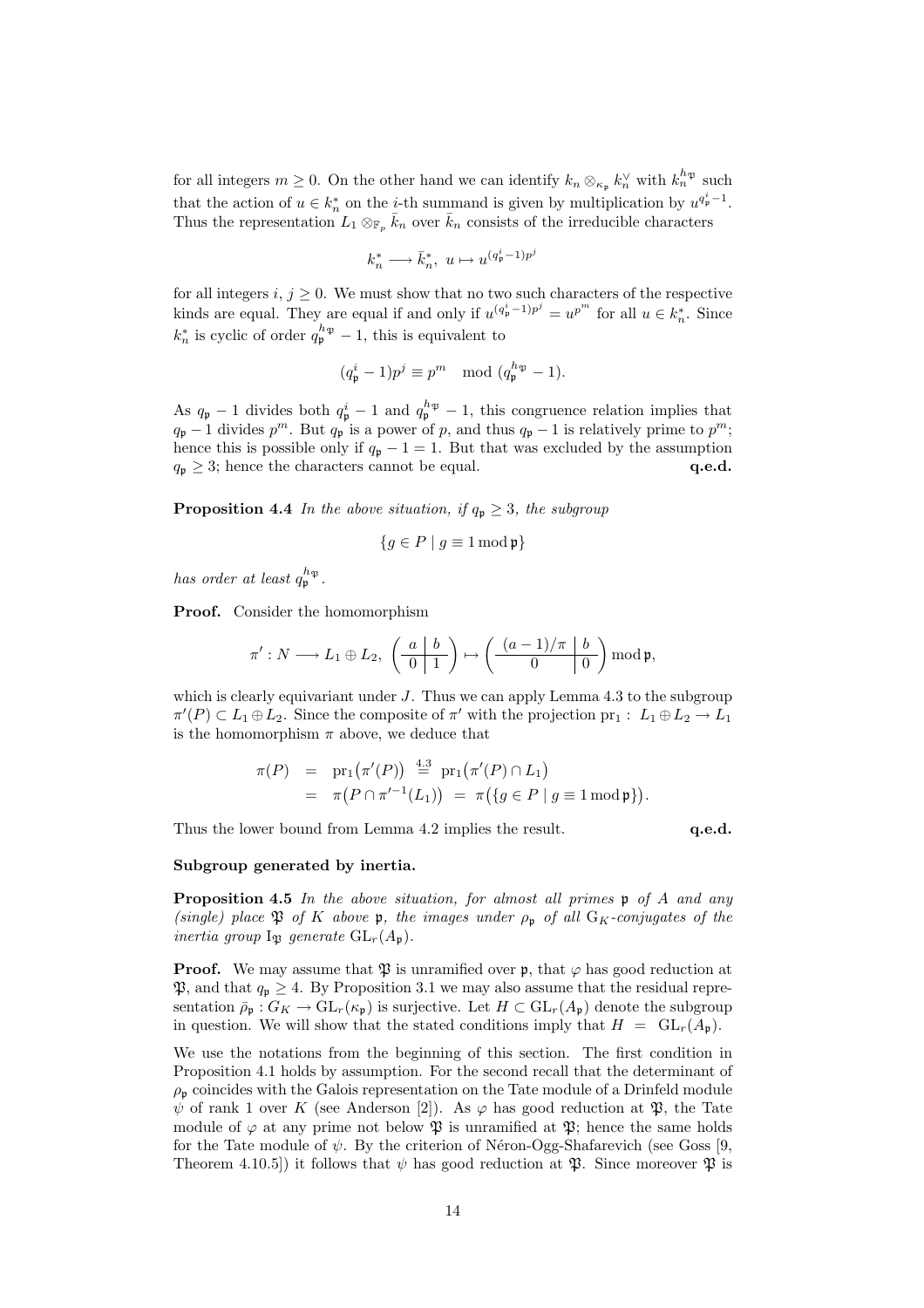unramified over **p**, it follows that the representation  $I_{\mathfrak{P}} \to GL_1(A_{\mathfrak{p}})$  associated to  $\psi$  is surjective (see Hayes [10, Proposition 9.1] or Gardeyn [8, Theorem 4.1]). Thus  $\det(H) = GL_1(A_n)$ , proving the second condition in Proposition 4.1. In particular this shows the desired assertion in the case  $r = 1$ . For the rest of the proof we therefore assume that  $r \geq 2$ .

For the third condition consider the subgroup  $H^{[0]} \subset GL_r(\kappa_n)$ . By (3.3) it contains the subgroup  $\mathbf{r}$ 

$$
\bar{\rho}_{\mathfrak{p}}(\mathbf{I}_{\mathfrak{P}}^t)=\left(\begin{array}{c|c}k_n^* & 0 \\ \hline 0 & 1\end{array}\right)
$$

written in block matrices of size  $h_{\mathfrak{P}}$ ,  $r-h_{\mathfrak{P}}$ , where  $k_n$  is an extension of  $\kappa_{\mathfrak{p}}$  of degree  $h_{\mathfrak{P}}$ . If  $h_{\mathfrak{P}} > 1$ , any generator of this subgroup is non-scalar. If  $h_{\mathfrak{P}} = 1$ , we have  $|k_n^*| = |\kappa_{\mathfrak{p}}^*| \geq 4$ ; hence this subgroup contains a non-trivial element. Since  $r \geq 2$ , this element is again non-scalar. Thus in both cases it follows that  $H^{[0]}$  contains a non-scalar element.

By construction H is a normal subgroup of  $\rho_{\mathfrak{p}}(G_K)$ . As the residual representation is surjective by assumption, it follows that  $H^{[0]}$  is a normal subgroup of  $GL_r(\kappa_{\mathfrak{p}})$ . Since  $q_p \geq 4$ , Proposition 2.2 implies that  $SL_r(\kappa_p) \subset H^{[0]}$ . Since the determinant induces on  $\bar{\rho}_p(I_{\mathfrak{P}}^t)$  the norm map  $k_n^* \to \kappa_p^*$ , which is surjective, the determinant map  $H^{[0]} \to \kappa_{\mathfrak{p}}^*$  is surjective. Together it follows that  $H^{[0]} = GL_r(\kappa_{\mathfrak{p}})$ , proving the third condition in Proposition 4.1.

Next Proposition 4.4 implies that  $H^{[1]}$  contains a subgroup of the group of block matrices of the form  $\overline{a}$  $\mathbf{r}$ 

$$
\left(\begin{array}{c|c} * & * \\ \hline 0 & 0 \end{array}\right) \subset M_r(\kappa_{\mathfrak{p}})
$$

of order at least  $q_{\mathfrak{p}}^{h_{\mathfrak{P}}}$ . If  $h_{\mathfrak{P}} > 1$ , it thus contains a non-scalar element, and if  $h_{\mathfrak{B}} < r$ , every non-trivial element is non-scalar. Thus  $H^{[1]}$  contains a non-scalar matrix, proving the fourth and last condition in Proposition 4.1. Altogether it now follows that  $H = GL_r(A_p)$ , as desired. q.e.d.

Adelic representation. We can now prove the following special case of Theorem 0.1.

**Theorem 4.6** If K is a finite extension of F and  $\text{End}_{\bar{K}}(\varphi) = A$ , the image of the adelic representation

$$
\rho_{\mathrm{ad}} : \mathrm{G}_K \longrightarrow \prod_{\mathfrak{p}} \mathrm{GL}_r(A_{\mathfrak{p}})
$$

is open.

**Proof.** Let  $\Gamma$  denote this image. Fix a finite set  $\Lambda$  of primes p of A, such that Proposition 4.5 holds for all  $\mathfrak{p} \notin \Lambda$  and that  $\varphi$  has good reduction at all places  $\mathfrak{P}$  above  $\mathfrak{p} \notin \Lambda$ . For any such  $\mathfrak{P}|\mathfrak{p}$ , the inertia group I<sub>P</sub> acts trivially on the Tate modules  $T_{\mathfrak{p}'}(\varphi)$  for all  $\mathfrak{p}' \neq \mathfrak{p}$ . Thus its image under  $\rho_{ad}$  is contained in the subgroup

$$
\operatorname{GL}_r(A_{\mathfrak{p}}) \times \prod_{\mathfrak{p}' \neq \mathfrak{p}} \{1\}.
$$

The same follows for the subgroup  $\Delta_{\mathfrak{P}}$  generated by all Γ-conjugates of  $\rho_{ad}(I_{\mathfrak{P}})$ . But Proposition 4.5 implies that the projection to the factor at  $\mathfrak p$  induces a surjective homomorphism  $\Delta_{\mathfrak{P}} \to GL_r(A_{\mathfrak{p}})$ . Therefore

$$
\Delta_{\mathfrak{P}} = GL_r(A_{\mathfrak{p}}) \times \prod_{\mathfrak{p}' \neq \mathfrak{p}} \{1\}.
$$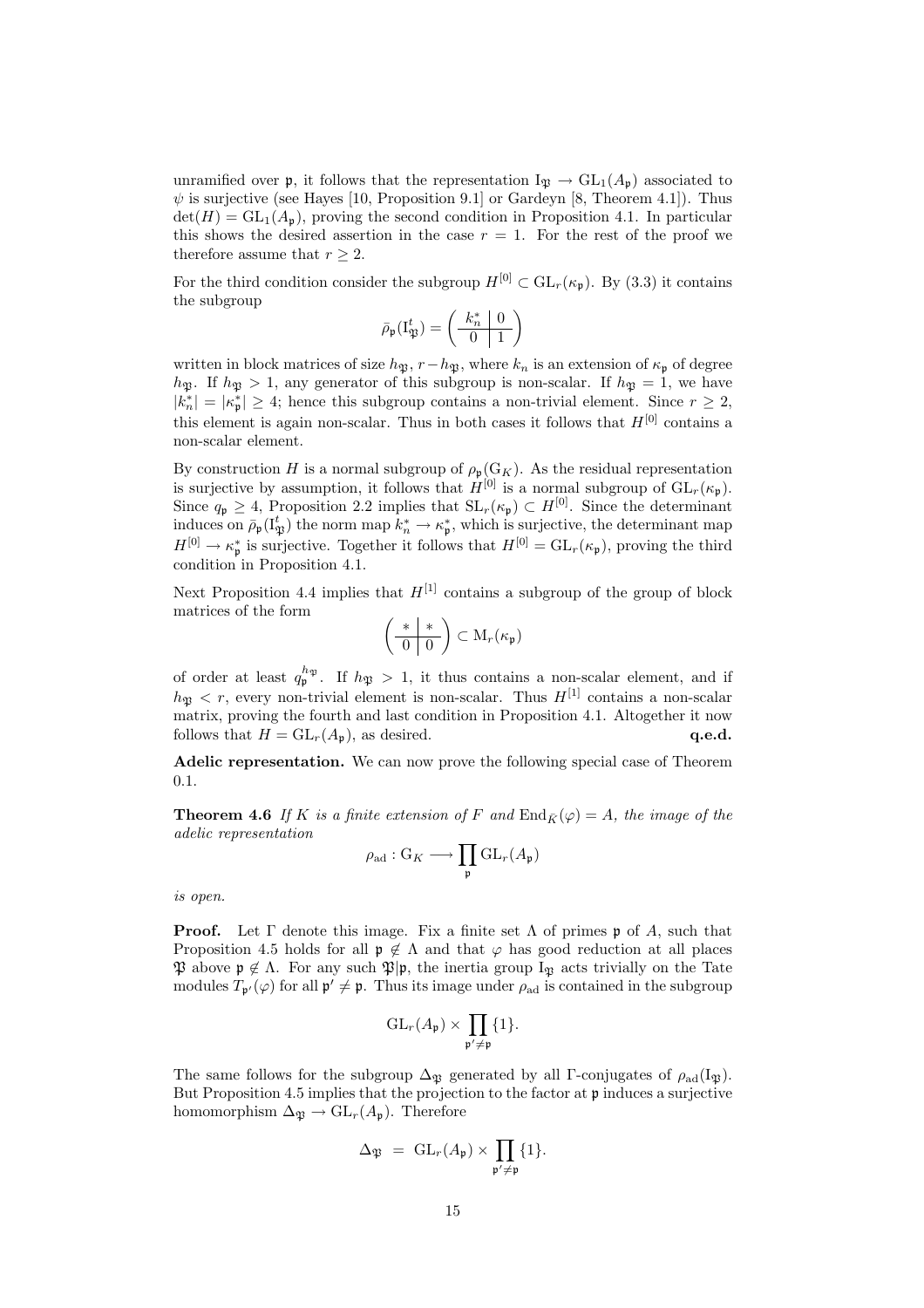By varying  $\mathfrak p$  and  $\mathfrak P$  we deduce that

$$
\prod_{\mathfrak{p}\notin \Lambda} \mathrm{GL}_r(A_{\mathfrak{p}}) \subset \Gamma.
$$

Therefore Γ is the inverse image of its image under the projection

$$
\pi_\Lambda:\; \prod_{\mathfrak{p}}\mathrm{GL}_r(A_{\mathfrak{p}})\longrightarrow \prod_{\mathfrak{p}\in \Lambda}\mathrm{GL}_r(A_{\mathfrak{p}}).
$$

But  $\pi_{\Lambda}(\Gamma)$  is an open subgroup by Theorem 1.2; hence  $\Gamma$  is an open subgroup, as desired. **a desired desired desired desired desired desired desired desired desired desired desired desired desired desired desired desired desired desired desired desired desired** 

### 5 The general case

Throughout this section, we assume that  $\text{End}_{\bar{K}}(\varphi) = A$ , but now the transcendence degree of  $K$  is arbitrary. We prove the general case of Theorem 0.1 by reducing it to the case of a finite extension of  $F$ , using a specialization argument similar to [15]. We begin with some group theory.

Let **p** be any prime of A, and let  $\pi$  be a uniformizer at **p**. For any  $n \geq 1$  we define

$$
G_{\mathfrak{p}}^{n} := 1 + \pi^{n} M_{r}(A_{\mathfrak{p}}), \text{ and}
$$
  

$$
G_{\mathfrak{p}}^{n'} := G_{\mathfrak{p}}^{n} \cap \mathrm{SL}_{r}(A_{\mathfrak{p}}).
$$

For any two integers  $n \geq \ell \geq 1$  we have a natural group isomorphism

(5.1) 
$$
\log_{n,\ell}: G_{\mathfrak{p}}^n/G_{\mathfrak{p}}^{n+\ell} \stackrel{\sim}{\longrightarrow} \mathrm{M}_r(\mathfrak{p}^n/\mathfrak{p}^{n+\ell}), \ [1+X] \mapsto [X].
$$

As explained in [13], this can be considered as a logarithm map truncated after the first order term. In the same way, the inverse isomorphism is an exponential map truncated after the first order term. We denote it by  $\exp_n \ell$ .

**Lemma 5.2** For any natural numbers  $n, m \geq \ell \geq 1$ , the following properties hold.

(i) The commutator  $G_{\mathfrak{p}}^n \times G_{\mathfrak{p}}^n \longrightarrow G_{\mathfrak{p}}^n$ ,  $(g,h) \mapsto ghg^{-1}h^{-1}$  induces a bimultiplicative map

$$
\{ , \}^{-}: G_{\mathfrak{p}}^{n}/G_{\mathfrak{p}}^{n+\ell} \times G_{\mathfrak{p}}^{m}/G_{\mathfrak{p}}^{m+\ell} \longrightarrow G_{\mathfrak{p}}^{n+m}/G_{\mathfrak{p}}^{n+m+\ell},
$$
  

$$
([g],[h]) \mapsto [ghg^{-1}h^{-1}].
$$

(ii) The Lie bracket  $M_r(\mathfrak{p}^n A_{\mathfrak{p}}) \times M_r(\mathfrak{p}^n A_{\mathfrak{p}}) \longrightarrow M_r(\mathfrak{p}^n A_{\mathfrak{p}})$  induces a bilinear map

$$
[ , ]^{-} : M_{r}(\mathfrak{p}^{n}/\mathfrak{p}^{n+\ell}) \times M_{r}(\mathfrak{p}^{m}/\mathfrak{p}^{m+\ell}) \longrightarrow M_{r}(\mathfrak{p}^{n+m}/\mathfrak{p}^{n+m+\ell}),
$$
  

$$
([X], [Y]) \longrightarrow [XY - YX].
$$

(iii) We have

$$
\log_{n+m,l} (\{[g],[h]\}^-) = [\log_{n,l}([g]), \log_{m,l}([h])]^-.
$$

**Proof.** Consider elements  $g = 1 + X \in G_{\mathfrak{p}}^n$ , and  $h = 1 + Y \in G_{\mathfrak{p}}^m$ . Their inverses are given by the geometric series

$$
g^{-1}
$$
 = 1 - X + X<sup>2</sup> - +..., and  
\n $h^{-1}$  = 1 - Y + Y<sup>2</sup> - +....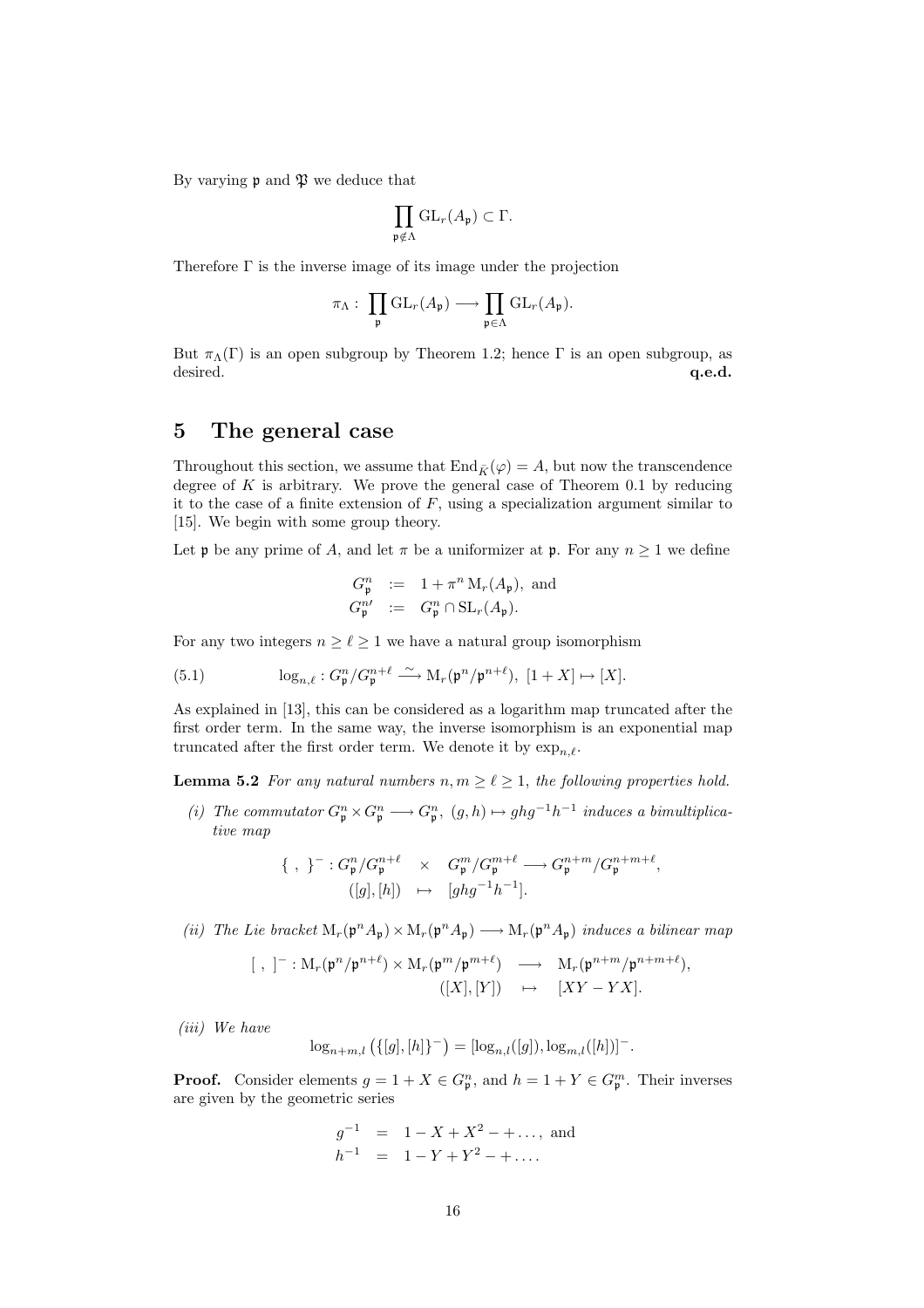Therefore

$$
ghg^{-1} = gg^{-1} + gYg^{-1} = (1+Y) + (XY - YX) + T(X,Y),
$$

where T is a power series of degree  $\geq 2$  in X and degree  $\geq 1$  in Y. This implies that

$$
ghg^{-1}h^{-1} = (1+Y)(1+Y)^{-1} + (XY-YX)(1+Y)^{-1} + T(X,Y)(1+Y)^{-1}
$$
  
= 1 + (XY-YX) + T'(X,Y) + T(X,Y)(1+Y)^{-1},

where T' is a power series of degree  $\geq 2$  in Y and degree at least  $\geq 1$  in X. Since  $n, m \geq \ell$ , both  $T'(X, Y)$  and  $T(X, Y)$  vanish modulo  $\mathfrak{p}^{n+m+\ell}$ ; hence

$$
ghg^{-1}h^{-1} \equiv 1 + (XY - YX) \mod \mathfrak{p}^{n+m+\ell}.
$$

Everything follows from this.  $q.e.d.$ 

Next consider a closed subgroup H of  $GL_r(A_p)$ , and set

$$
H^n := H \cap G_p^n, \text{ and}
$$
  

$$
H^{n'} := H \cap G_p^{n'}.
$$

**Lemma 5.3** Consider any natural numbers  $n, m \geq \ell \geq 1$ . Assume that  $H^n/H^{n+\ell} =$  $G_{\mathfrak{p}}^n/G_{\mathfrak{p}}^{n+\ell}$  and that  $G_{\mathfrak{p}}^{m\ell}/G_{\mathfrak{p}}^{m+\ell\ell} \subset H^m/H^{m+\ell}$ . Then we have

$$
H^{n+m\prime}/H^{n+m+\ell\prime} = G_{\mathfrak{p}}^{n+m\prime}/G_{\mathfrak{p}}^{n+m+\ell\prime}.
$$

**Proof.** By Lemma 5.2, we have the following commutative diagram

$$
G_{\mathfrak{p}}^{n}/G_{\mathfrak{p}}^{n+\ell} \times G_{\mathfrak{p}}^{m\ell}/G_{\mathfrak{p}}^{m+\ell\ell} \xrightarrow{\{\ ,\ \}}^{\infty} G_{\mathfrak{p}}^{n+m\ell}/G_{\mathfrak{p}}^{n+m+\ell\ell}
$$
\n
$$
\downarrow^{\log_{n,\ell} \times \log_{m,\ell}} \downarrow^{\infty} \downarrow^{\infty} \downarrow^{\infty} \downarrow^{\infty} \downarrow^{\infty} \downarrow^{\infty} \downarrow^{\infty} \downarrow^{\infty} \downarrow^{\infty} \downarrow^{\infty} \downarrow^{\infty} \downarrow^{\infty} \downarrow^{\infty} \downarrow^{\infty} \downarrow^{\infty} \downarrow^{\infty} \downarrow^{\infty} \downarrow^{\infty} \downarrow^{\infty} \downarrow^{\infty} \downarrow^{\infty} \downarrow^{\infty} \downarrow^{\infty} \downarrow^{\infty} \downarrow^{\infty} \downarrow^{\infty} \downarrow^{\infty} \downarrow^{\infty} \downarrow^{\infty} \downarrow^{\infty} \downarrow^{\infty} \downarrow^{\infty} \downarrow^{\infty} \downarrow^{\infty} \downarrow^{\infty} \downarrow^{\infty} \downarrow^{\infty} \downarrow^{\infty} \downarrow^{\infty} \downarrow^{\infty} \downarrow^{\infty} \downarrow^{\infty} \downarrow^{\infty} \downarrow^{\infty} \downarrow^{\infty} \downarrow^{\infty} \downarrow^{\infty} \downarrow^{\infty} \downarrow^{\infty} \downarrow^{\infty} \downarrow^{\infty} \downarrow^{\infty} \downarrow^{\infty} \downarrow^{\infty} \downarrow^{\infty} \downarrow^{\infty} \downarrow^{\infty} \downarrow^{\infty} \downarrow^{\infty} \downarrow^{\infty} \downarrow^{\infty} \downarrow^{\infty} \downarrow^{\infty} \downarrow^{\infty} \downarrow^{\infty} \downarrow^{\infty} \downarrow^{\infty} \downarrow^{\infty} \downarrow^{\infty} \downarrow^{\infty} \downarrow^{\infty} \downarrow^{\infty} \downarrow^{\infty} \downarrow^{\infty} \downarrow^{\infty} \downarrow^{\infty} \downarrow^{\infty} \downarrow^{\infty} \downarrow
$$

By (5.1) the vertical arrows are isomorphisms. By [14, Proposition 1.2], the set of commutators  $[M_r, \mathfrak{sl}_r]$  generates the group  $\mathfrak{sl}_r$ . Thus the subset

$$
\exp_{n+m,\ell}\left( [\log_{n,\ell}(G_{\mathfrak{p}}^n/G_{\mathfrak{p}}^{n+\ell}),\log_{m,\ell}(G_{\mathfrak{p}}^{m\ell}/G_{\mathfrak{p}}^{m+\ell\ell})] \right)
$$

generates the group  $G_{\mathfrak{p}}^{n+m'}/G_{\mathfrak{p}}^{n+m+\ell'}$ . By assumption this subset is

$$
\left\{H^n/H^{n+\ell}, H^m/H^{m+\ell}\right\}^-,
$$

and therefore contained in  $H^{n+m}/H^{n+m+\ell}$ . The lemma follows.  $q.e.d.$ 

**Proposition 5.4** Assume that there exists a natural number  $n \geq 1$  such that  $H^n/H^{2n} = G_p^n/G_p^{2n}$ . Then we have

$$
G_{\mathfrak{p}}^{n\prime}\subset H^{n}.
$$

**Proof.** We must show that  $G_{\mathfrak{p}}^{n'} = H^{n'}$ . Since H is a closed subgroup of  $GL_r(A_{\mathfrak{p}})$ , it is enough to show that  $H^{in\prime}/H^{(i+1)n\prime} = G_{\mathfrak{p}}^{in\prime}/G_{\mathfrak{p}}^{(i+1)n\prime}$  for all  $i \geq 1$ . The assumption implies this already for  $i = 1$ . If it holds for some  $i \geq 1$ , the assumption and Lemma 5.3 show that it also holds for  $i + 1$ . By induction the assertion follows for all i, as desired. **a desired desired desired desired desired desired desired desired desired desired desired desired desired desired desired desired desired desired desired desired desired**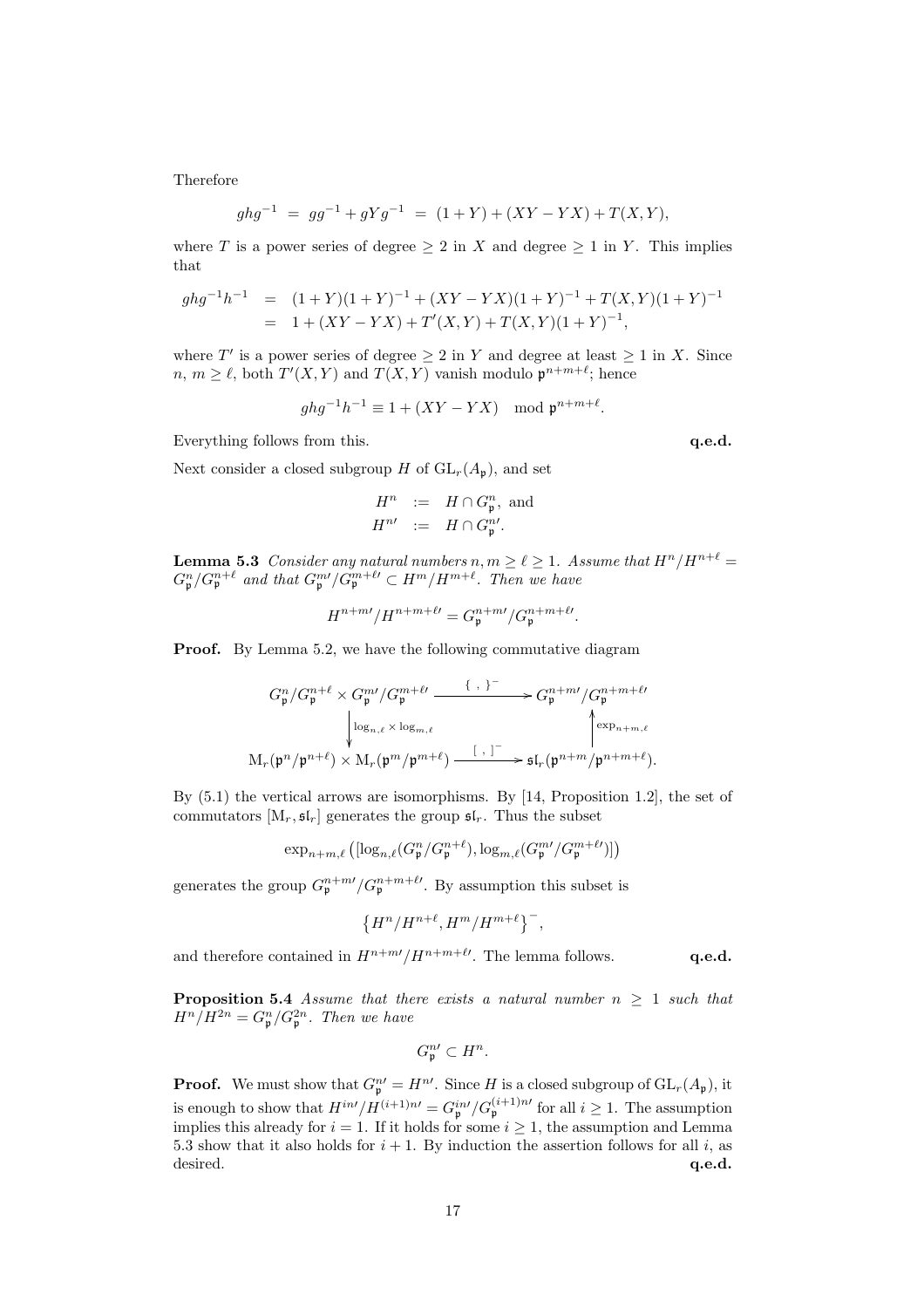Specialization with prescribed absolute endomorphism ring. Now we choose an integral scheme X of finite type over  $\mathbb{F}_p$  with function field K such that  $\varphi$  extends to a family of Drinfeld A-modules of rank r over X. For any point  $x \in X$ , we get a Drinfeld A-module  $\varphi_x$  of rank r over the residue field  $k_x$  at x. Its characteristic is the image  $\lambda_x$  of x under the morphism  $X \to \text{Spec}(A)$ . For any prime  $\mathfrak{p} \neq \lambda_x$  of A, the specialization map induces an isomorphism

(5.5) 
$$
T_{\mathfrak{p}}(\varphi) \stackrel{\sim}{\longrightarrow} T_{\mathfrak{p}}(\varphi_x).
$$

**Proposition 5.6** In the above situation, if  $\text{End}_{\bar{K}}(\varphi) = A$ , there exists a point  $x \in X$  such that  $k_x$  is a finite extension of F and

$$
\text{End}_{\bar{k}_x}(\varphi_x) = A.
$$

**Proof.** Denote by  $\widetilde{\Gamma}_{\mathfrak{p}}$  the image of  $G_K$  in the representation on  $T_{\mathfrak{p}}(\varphi)$ . By Theorem 1.2 it is an open subgroup of  $GL_r(A_p)$ ; hence there exists an integer  $n \geq 1$  such that  $G_{\mathfrak{p}}^n \subset \widetilde{\Gamma}_{\mathfrak{p}}$ . Let K' be the finite Galois extension of K such that  $Gal(K'/K)$  =  $\widetilde{\Gamma}_{\mathfrak{p}}/G_{\mathfrak{p}}^{2n}$ , and let  $\pi : X' \to X$  be the normalization of X in K'. By [15, Lemma 1.6], there exists a point  $x \in X$  such that  $k_x$  is a finite extension of F and  $\pi^{-1}(x) \subset X'$ is irreducible.

Denote by  $\Delta_{\mathfrak{p}}$  the image of  $G_{k_x}$  in the representation on  $T_{\mathfrak{p}}(\varphi_x)$ . This is a closed subgroup of  $GL_r(A_p)$ . Since  $\mathfrak{p} \neq \lambda_x$ , the specialization isomorphism (5.5) turns  $\Delta_{\mathfrak{p}}$ into a subgroup of  $\tilde{\Gamma}_{\mathfrak{p}}$ . The irreducibility of  $\pi^{-1}(x)$  means that  $Gal(k_{\pi^{-1}(x)}/k_x) \cong$  $Gal(K'/K)$ . We find that  $\Delta_{\mathfrak{p}} G_{\mathfrak{p}}^{2n} = \widetilde{\Gamma}_{\mathfrak{p}}$ , and thus  $\Delta_{\mathfrak{p}}^n G_{\mathfrak{p}}^{2n} = G_{\mathfrak{p}}^n$ . In other words we have

$$
\Delta_{\mathfrak{p}}^n / \Delta_{\mathfrak{p}}^{2n} = G_{\mathfrak{p}}^n / G_{\mathfrak{p}}^{2n}.
$$

By Proposition 5.4 this implies that  $G_{\mathfrak{p}}^{n'} \subset \Delta_{\mathfrak{p}}^{n'}$ . In particular  $\Delta_{\mathfrak{p}}$  contains an open subgroup of  $SL_r(A_p)$ . By Goss [9, Theorem 7.7.1], the image of  $\Delta_p$  under the determinant is an open subgroup of  $GL_1(A_p)$ . Together this implies that  $\Delta_p$  is an open subgroup of  $GL_r(A_p)$ .

Finally, all endomorphisms of  $\varphi_x$  are defined over some finite separable extension  $k'_x$ of  $k_x$ . This extension corresponds to an open subgroup of  $\Delta_p$ , which by the above is again open in  $GL_r(A_p)$ . By the easy direction of the Tate conjecture, it follows that  $\text{End}_{\bar{k}_x}(\varphi_x) = \text{End}_{k'_x}(\varphi_x) = A$ , as desired.  $\mathbf{q.e.d.}$ 

**Proof of Theorem 0.1.** If  $K$  is a finite extension of  $F$ , the result is Theorem 4.6. In the general case choose  $x$  as in Proposition 5.6. Then Theorem 4.6 for the Drinfeld module  $\varphi_x$  shows that the image of the adelic representation associated to  $\varphi_x$  is open in  $\tilde{{\rm GL}}_r(\mathbb{A}_F^f)$ . By the specialization isomorphism (5.5) this image is a subgroup of the image of the adelic representation associated to  $\varphi$ . Thus the latter is open in  $\mathrm{GL}_r(\mathbb{A}_F^f)$  as well.  $\mathbf{q.e.d.}$ 

# A Appendix: Two remarks on Gardeyn [8]

In [8] Gardeyn generalized Theorem 1.2 to simple  $\tau$ -modules of dimension 1. In this appendix we show how to close two gaps in his proof.

Specialization. The first gap is in the proof of [8, Proposition 2.4] at the bottom of page 318, where he addresses a specialization problem analogous to that in Proposition 5.6. He considers an integral scheme of finite type  $X$  with function field K and a family of  $\tau$ -modules  $\mathcal M$  over X whose generic fiber M has absolute endomorphism ring  $\text{End}_{\bar{K}}(M) = A$ . He finds a point x of X whose residue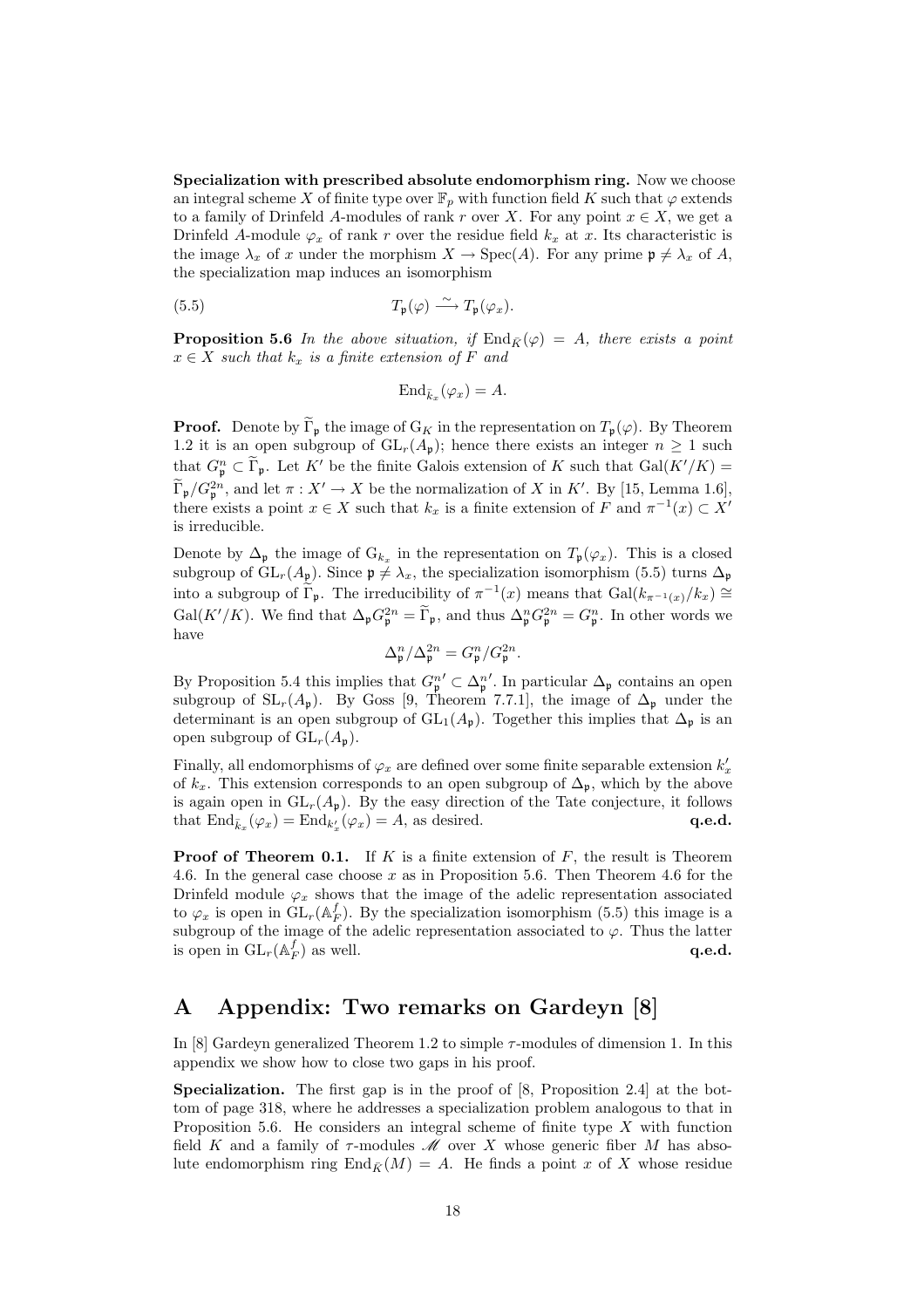field  $k_x$  is a finite extension of F, such that the commutant of the image of Galois associated to the reduction  $\overline{\mathcal{M}}_x$  is the same as for M. He then deduces that the absolute endomorphism ring  $\text{End}_{\bar{k}_x}(\overline{\mathscr{M}}_x)$  is equal to A, although this follows only for the endomorphism ring  $\text{End}_{k_x}(\mathcal{M}_x)$  over  $k_x$ . This gap can be closed by exactly the same group theoretical argument as in the proof of Proposition 5.6 above.

Action of inertia on torsion points. The second gap is in the proof of [8, Proposition 4.5. There, Gardeyn studies the action of the inertia group  $I_{\mathfrak{D}}$  on the Tate module of a one-dimensional formal  $\tau$ -module over K. A typical example for this is the submodule of the Tate module of a Drinfeld module  $T_p(\varphi)$  on which the tame inertia group acts non-trivially. On page 327, line 6, Gardeyn considers the field  $\tilde{L}^{\circ}_{i}$ . But this field exists only if  $Gal(\tilde{L}_{\infty}/\tilde{L}_{i})$  is normalized by the group J. If it were normalized for all i, we could deduce that  $\tilde{L}_i = L_i$  for all i, which is not true in general. Several other problems within the proof of that proposition arise. We therefore give a reasonably complete independent proof of the proposition. It will be instructive to work in a slightly more general setting that includes the case of Lubin-Tate formal groups in mixed characteristic (see Abrashkin [1] or Fontaine [7]).

Let E be a nonarchimedean local field with discrete valuation ring  $\mathscr O$  and maximal ideal  $\mathfrak{p} = (\pi)$ . Let  $k = \mathcal{O}/\mathfrak{p}$  denote the residue field of, say, order q and characteristic p. Let L be a maximal unramified extension of E, and  $L^{sep}$  a maximal separable extension of L. Let  $\psi$  be a formal Lubin-Tate group of  $\mathscr O$ -modules of height s over the ring of integers  $\mathscr{O}_L$ . For every integer  $n \geq 1$ , the  $\pi^n$ -torsion points  $\psi[\pi^n](L^{sep})$ form a free module of rank s over  $\mathcal{O}/\mathfrak{p}^n$ . Thus the Tate module

$$
T:=\varprojlim_n\, \psi[\pi^n](L^{sep})
$$

is a free module of rank s over  $\mathscr O$  together with a continuous representation

$$
\rho: \; \text{Gal}(L^{sep}/L) \longrightarrow \text{Aut}_{\mathscr{O}}(T) \cong \text{GL}_s(\mathscr{O}).
$$

All this applies to the modules  $\psi[\pi^n](L^{sep}) := \varphi[\pi^n] \circ (L^{sep})$  over  $\mathscr{O} = A_{\mathfrak{p}}$  for a Drinfeld A-module over  $\mathscr{O}_L$  with good reduction of height s.

The aim is to characterize the image of  $\rho$  under the stated general conditions. One basic ingredient is the following fact. Let  $v$  denote the valuation on  $L^{sep}$  for which  $v(\pi) = 1$ .

**Lemma A.1** For any  $n \geq 1$  and any primitive element  $t \in \psi[\pi^n](L^{sep})$  we have

$$
v(t) = \frac{1}{q^{s(n-1)}(q^s - 1)}.
$$

**Proof.** In the case of a Drinfeld module this was proved in Lemma 4.2 for  $n \leq 2$ . The same argument works for all  $n$  and all formal Lubin-Tate groups.  $q.e.d.$ 

Choose primitive elements  $t_n \in \psi[\pi^n](L^{sep})$  such that  $\psi(\pi)(t_{n+1}) = t_n$  for all  $n \geq 1$ . For every  $n \geq 1$  let  $L_n$  denote the finite extension of L generated by  $\psi[\pi^n](L^{sep})$ , and let  $L'_n \subset L_n$  denote the subfield generated by  $t_n$ .

Recall (e.g. from Serre [21, ch. IV  $\S2-3$ ]) that the Galois group G of any finite local field extension possesses a natural decreasing lower numbering filtration  $G_{\mu}$  indexed by  $\mu \geq 0$ . Via the Herbrand function  $\varphi$  (see [21, p. 80]) this filtration is translated into the upper number filtration  $G^{\mu}$  such that  $G_{\mu} = G^{\varphi(\mu)}$ . We will say that the extension or G has break  $\alpha$  for the lower numbering filtration if  $G_{\mu} \subsetneq G_{\alpha}$  for all  $\mu > \alpha$ , and that it has break  $\alpha$  for the upper numbering filtration if  $G^{\mu} \subsetneq G^{\alpha}$  for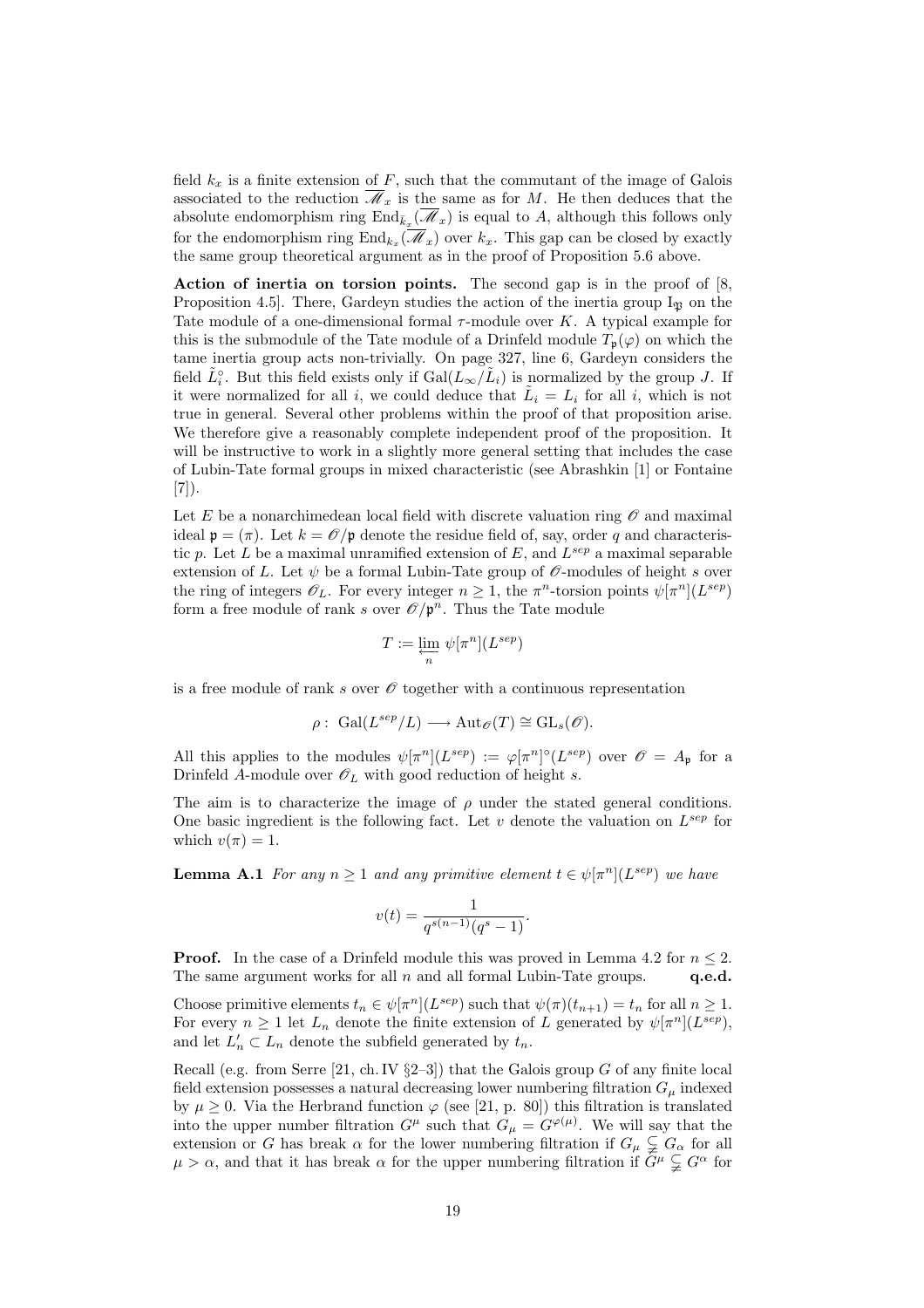all  $\mu > \alpha$ . Since  $\varphi(\mu) = \mu$  whenever  $\mu$  is less than or equal to the smallest break for the lower numbering filtration, we find that the lowest breaks for the two numberings coincide. In particular G has the unique break  $\alpha$  for the lower numbering filtration if and only if it has the unique break  $\alpha$  for the upper numbering filtration.

**Lemma A.2** For every  $n \geq 1$ , the element  $t_n$  is a uniformizer of  $L'_n$ . Moreover,

- (a) we have  $L'_1 = L_1$  and it is Galois over L of degree  $q^s 1$ , and
- (b) for every  $n \geq 1$ , the extension  $L'_{n+1}/L'_{n}$  is Galois of degree  $q^{s}$  with unique break  $q^{sn} - 1$  (for either filtration).

**Proof.** We work out the argument in the case of equal characteristic  $p$ , where addition and subtraction in the formal group coincide with the usual ones. In the mixed characteristic case they still coincide in first order approximation, which suffices to adapt the argument.

For any non-zero element  $t \in \psi[\pi](L^{sep})$  and any element  $\sigma$  in the wild ramification group of L we have  $v(\sigma(t) - t) > v(t)$ . Since  $\sigma(t) - t$  is again an element of  $\psi[\pi](L^{sep})$ , Lemma A.1 shows that it must be zero. Thus the wild ramification group acts trivially on  $L_1$ . In particular the extension  $L'_1/L$  is tame and hence Galois. The number of distinct conjugates of  $t_1$  in  $L'_1/L$  is therefore equal to the ramification degree, and so by Lemma A.1 it is  $\geq q^s - 1$ . All these conjugates are non-zero elements of the group  $\psi[\pi](L^{sep})$  of order  $q^s$ . It follows that the number of conjugates is equal to  $q^s - 1$  and that they generate  $L_1$ . This proves (a). Since the ramification degree is  $q^s - 1$ , it also follows that  $t_1$  is a uniformizer of  $L'_1$ .

Fix any  $n \geq 1$  and assume that  $t_n$  is a uniformizer of  $L'_n$ . Then Lemma A.1 implies that  $L'_{n+1}/L'_{n}$  has ramification degree  $\geq q^{s}$ . For any  $\sigma \in \text{Gal}(L^{sep}/L'_{n})$  we calculate

$$
\pi(\sigma(t_{n+1}) - t_{n+1}) = \sigma(\pi t_{n+1}) - \pi t_{n+1} = \sigma(t_n) - t_n = 0,
$$

which shows that all conjugates of  $t_{n+1}$  over  $L'_n$  lie in  $t_{n+1} + \psi[\pi](L^{sep})$ . It follows that the number of conjugates is equal to  $q^s$  and that  $L'_{n+1}$  is Galois of degree  $q^s$  over  $L'_n$  and has uniformizer  $t_{n+1}$ . Furthermore, to any non-trivial element  $\sigma$ of  $Gal(L'_{n+1}/L'_{n})$  is associated the non-zero element  $\sigma(t_{n+1}) - t_{n+1} \in \psi[\pi](L^{sep}),$ and by comparing its valuation with that of  $t_{n+1}$  using Lemma A.1 we find that  $\sigma(t_{n+1}) - t_{n+1}$  is a unit times  $t_{n+1}^{q^{sn}}$ . Now the definition of the higher ramification groups implies that  $Gal(L'_{n+1}/L'_{n})$  has the unique break  $q^{sn} - 1$  for the lower numbering filtration. By induction on n the lemma follows.  $q.e.d.$ 

By Lemma A.2 (a) the Galois group  $Gal(L_1/L)$  has order prime to p, while  $H :=$  $\rho(\text{Gal}(L^{sep}/L_1))$  is a pro-p group. Thus we can write the image of  $\rho$  as a semidirect product ¡ ¢

$$
\rho\big(\text{Gal}(L^{sep}/L)\big) = J \ltimes H.
$$

The tameness implies that the group J is cyclic of order  $q^s-1$ . Under the embedding  $J \hookrightarrow \text{Aut}_k(T/p) \cong GL_s(k)$  it is therefore identified with the multiplicative group of a field extension  $k_s \text{ }\subset \text{End}_k(T/\mathfrak{p}T)$  of k of degree s. It follows that  $\mathscr{O}J \subset \text{End}_{\mathscr{O}}(T)$ is an unramified extension of  $\mathcal O$  of degree s, turning T into a free module of rank 1 over  $\mathscr{O}J$ . Using this one finds a natural decomposition of the matrix ring

(A.3) 
$$
M := \operatorname{End}_{\mathscr{O}}(T) = \bigoplus_{i \in \mathbb{Z}/s\mathbb{Z}} M(i),
$$

where  $M(i) \cong \mathcal{O}J$  with the action of J by the character  $u \mapsto u^{q^i-1}$ .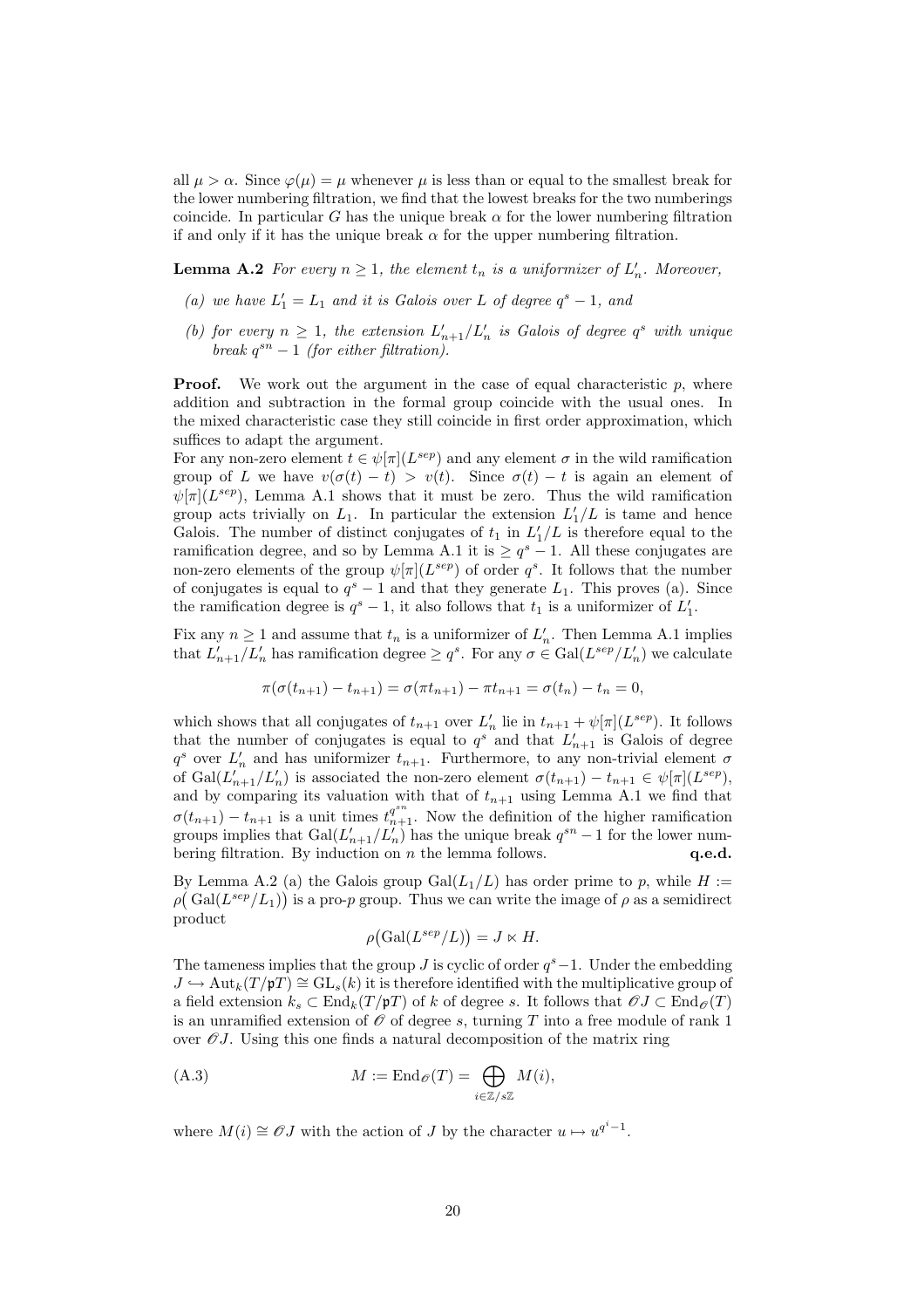**Theorem A.4** In the above situation, there exists a function  $m: \mathbb{Z}/s\mathbb{Z} \to \mathbb{Z}_{\geq 1} \cup$  $\{\infty\}$  satisfying  $m(0) = 1$  and  $m(i) + m(i') \ge m(i + i')$  for all i, i', such that

$$
\rho\big(\mathrm{Gal}(L^{sep}/L)\big) = J \ltimes \bigg(1 + \bigoplus_{i \in \mathbb{Z}/s\mathbb{Z}} \mathfrak{p}^{m(i)} M(i)\bigg),
$$

where we use the convention  $\mathfrak{p}^{\infty} := (0)$ .

The rest of the appendix is devoted to proving Theorem A.4.

**Lemma A.5** For every  $i \in \mathbb{Z}/s\mathbb{Z}$  we set  $\overline{M}(i) := M(i)/pM(i)$ , which is a  $k_s$ -vector space of dimension 1 on which  $J \cong k_s^*$  acts through the character  $u \mapsto u^{q^i-1}$ .

- (a) If  $i \not\equiv 0 \mod(s)$ , then  $\overline{M}(i)$  is a simple  $\mathbb{F}_p[J]$ -module.
- (b) If  $i \not\equiv i' \mod(s)$ , then  $\overline{M}(i) \not\cong \overline{M}(i')$  as  $\mathbb{F}_p[J]$ -modules.

Proof. (Compare Gardeyn [8] or Fontaine [7].) The kernel of the character is the multiplicative group of the fixed field of the automorphism  $k_s \to k_s$ ,  $u \mapsto u^{q^i}$ . For  $i \neq 0 \mod(s)$  this is a proper subfield of  $k_s$ ; hence the kernel has order  $\leq q^{s/2} - 1$ . Thus the image of the character has order  $\geq (q^{s}-1)/(q^{s/2}-1) = q^{s/2}+1$ , and so it does not lie in a proper subfield of  $k_s$ . This implies (a). It also shows that J acts non-trivially on  $\overline{M}(i)$ , and hence  $\overline{M}(i) \not\cong \overline{M}(0)$ . By symmetry it remains to prove (b) in the case  $s > i > i' > 0$ . Then the modules are isomorphic if and only if there exists  $j$  such that

$$
u^{(q^i-1)p^j}=u^{q^{i^{\prime}}-1}
$$

for all  $u \in k_s^*$ . As  $k_s^*$  is cyclic of order  $q^s - 1$ , this amounts to the congruence

$$
(qi - 1)pj \equiv qi' - 1 \mod (qs - 1).
$$

Since  $(q^{i} - 1)p^{j} > q^{i'} - 1$ , it follows that  $(q^{i} - 1)p^{j} \geq q^{s} - 1$ . Therefore  $q^{i}p^{j}$  is a multiple of  $q^s$ . A direct calculation shows that the remainder of  $(q^i-1)p^j$  under division by  $q^s - 1$  is

$$
q^s - p^j + q^i p^j q^{-s} - 1.
$$

Thus this number is equal to  $q^{i'} - 1$ , and so

$$
q^s + q^i p^j q^{-s} = q^{i'} + p^j.
$$

From this it is straightforward to deduce a contradiction.  $q.e.d.$ 

For every  $n \geq 1$  we can view the Galois group  $Gal(L_{n+1}/L_n)$  as a subgroup of

$$
\mathrm{Ker}\Big(\mathrm{Aut}_{\mathscr{O}}(T/\mathfrak{p}^{n+1}T)\rightarrow \mathrm{Aut}_{\mathscr{O}}(T/\mathfrak{p}^nT)\Big)\;\cong\; 1+\pi^n(M/\mathfrak{p} M)
$$

and thus of the additive group  $M/pM$ . As this identification is J-equivariant, we obtain in fact an  $\mathbb{F}_p[J]$ -submodule of  $M/pM$ . The decomposition (A.3) yields a decomposition  $\sim$ 

$$
\overline{M}:=M/\mathfrak{p}M\cong \bigoplus_{i\in\mathbb{Z}/s\mathbb{Z}}\overline{M}(i)
$$

and thus a J-invariant decreasing filtration of  $M/\mathfrak{p}M$  with subquotients  $\overline{M}(i)$  for  $1 \leq i \leq s$ . From this we deduce a *J*-invariant filtration

$$
L_n = L_{n,0} \subset L_{n,1} \subset \ldots \subset L_{n,s-1} \subset L_{n,s} = L_{n+1}
$$

such that  $Gal(L_{n,i}/L_{n,i-1})$  embeds into  $\overline{M}(i)$  for every  $1 \leq i \leq s$ .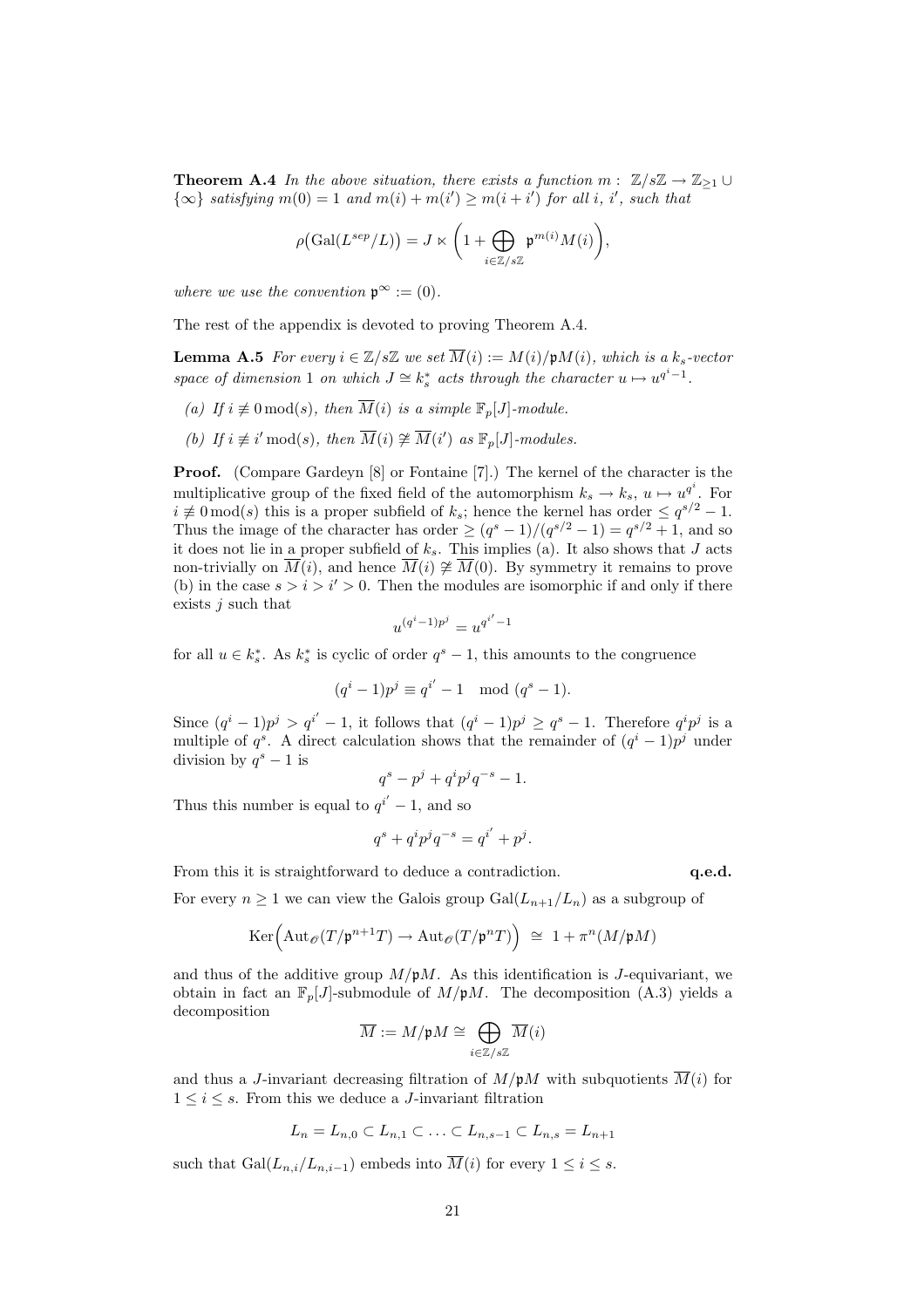**Lemma A.6** For every  $n \geq 1$  and every  $1 \leq i \leq s-1$  the extension  $L_{n,i}/L_{n,i-1}$  is either trivial or Galois of degree  $q^s$  with a unique break that is  $\not\equiv 0$  modulo  $(q^s-1)$ .

Proof. If the extension is non-trivial, Lemma A.5 (a) implies that its Galois group is isomorphic to  $\overline{M}(i)$  and that its ramification filtration has a unique break, say  $\alpha$ . Let  $\tilde{\pi}$  be a uniformizer of  $L_{n,i}$ . Then the definition of the higher ramification groups yields a natural and hence J-equivariant embedding

$$
\overline{M}(i) \cong \text{Gal}(L_{n,i}/L_{n,i-1}) \hookrightarrow (\tilde{\pi})^{\alpha}/(\tilde{\pi})^{\alpha+1}, \ \sigma \mapsto \frac{\sigma(\tilde{\pi})}{\tilde{\pi}} - 1 \bmod (\tilde{\pi})^{\alpha+1}.
$$

The tame ramification group J acts through a faithful character on  $(\tilde{\pi})/(\tilde{\pi})^2$ ; hence it acts on  $(\tilde{\pi})^{\alpha}/(\tilde{\pi})^{\alpha+1}$  through the  $\alpha$ -th power of that character. Since it acts non-trivially on  $\overline{M}(i)$ , we find that  $\alpha$  cannot be a multiple of  $|J| = |k_n^*| = q^s - 1$ . This finishes the proof.  $q.e.d.$ 

**Lemma A.7** Let F be a non-archimedean local field. Let  $F_1$  and  $F_2$  be two finite Galois extensions of degree d over F with unique breaks  $\alpha_1 \neq \alpha_2$ . Then the extensions are linearly disjoint, and  $F_1F_2/F_2$  is Galois of degree d with a unique break  $\equiv \alpha_1$  modulo  $(d-1)$ , and  $F_1F_2/F_1$  is Galois of degree d with a unique break  $\equiv \alpha_2$ modulo  $(d-1)$ .

Proof. Since the breaks are different, the functoriality of the upper numbering filtration (see [21, ch. IV  $\S 3$  Prop. 14]) implies that the upper numbering of the composite extension  $F_1F_2/F$  has the breaks  $\alpha_1$  and  $\alpha_2$  with index d each. It follows that the extensions are linearly disjoint and that  $F_1F_2/F_2$  and  $F_1F_2/F_1$  are Galois of degree d. By symmetry, we may without loss of generality assume that  $\alpha_1 > \alpha_2$ , so that  $F_2$  is the fixed field of  $Gal(F_1F_2/F)^{\alpha_1}$ . Using the yoga of the Herbrand function  $\varphi$  (see [loc. cit., §3]) one calculates that the lower numbering of the extension  $F_1F_2/F$  then has the breaks  $\alpha_2$  and  $\alpha_1 + (q^s - 1)(\alpha_1 - \alpha_2)$  with index d each. It follows that  $F_1F_2/F_2$  has the unique break  $\alpha_1 + (q^s - 1)(\alpha_1 - \alpha_2) \equiv \alpha_1$  modulo  $(d-1)$  and that  $F_1F_2/F_1$  has the unique break  $\alpha_2$ . q.e.d.

**Lemma A.8** For all  $n \geq 1$  we have  $[L_{n,s}/L_{n,s-1}]=q^s$ .

Proof. Consider the following assertions:

$$
A(n): L_{n,s}=L_{n,s-1}L'_{n+1}
$$
 and  $[L_{n,s}/L_{n,s-1}]=q^s$ .

- $B(m, i, n)$ : The extension  $L_{m,i}L'_{n+1}/L_{m,i}L'_{n}$  is Galois of degree  $q^s$ with a unique break  $\equiv 0$  modulo  $(q^s - 1)$ .
- $C(m, i, n)$ : The extension  $L_{m,i}L'_{n}/L_{m,i-1}L'_{n}$  is either trivial or Galois of degree  $q^s$  with a unique break  $\not\equiv 0$  modulo  $(q^s - 1)$ .

We will prove

 $A(n)$  for all  $n \geq 1$ ,

- $B(m, i, n)$  for all  $1 \leq m \leq n$  and  $0 \leq i \leq s 1$ , and
- $C(m, i, n)$  for all  $1 \leq m \leq n$  and  $1 \leq i \leq s 1$ .

Note first that  $L'_n \subset L_{n,i-1} \subset L_{n,i}$ ; hence the assertion  $C(n,i,n)$  is precisely Lemma A.6. In particular  $C(m, i, n)$  holds whenever  $n = 1$ . For all other assertions we use induction on *n*. We fix an integer  $n \geq 1$  and assume  $A(n')$  for all  $n' < n$  and  $C(m, i, n)$  for all m and i. We will then show  $A(n)$  and  $B(m, i, n)$  and  $C(m, i, n+1)$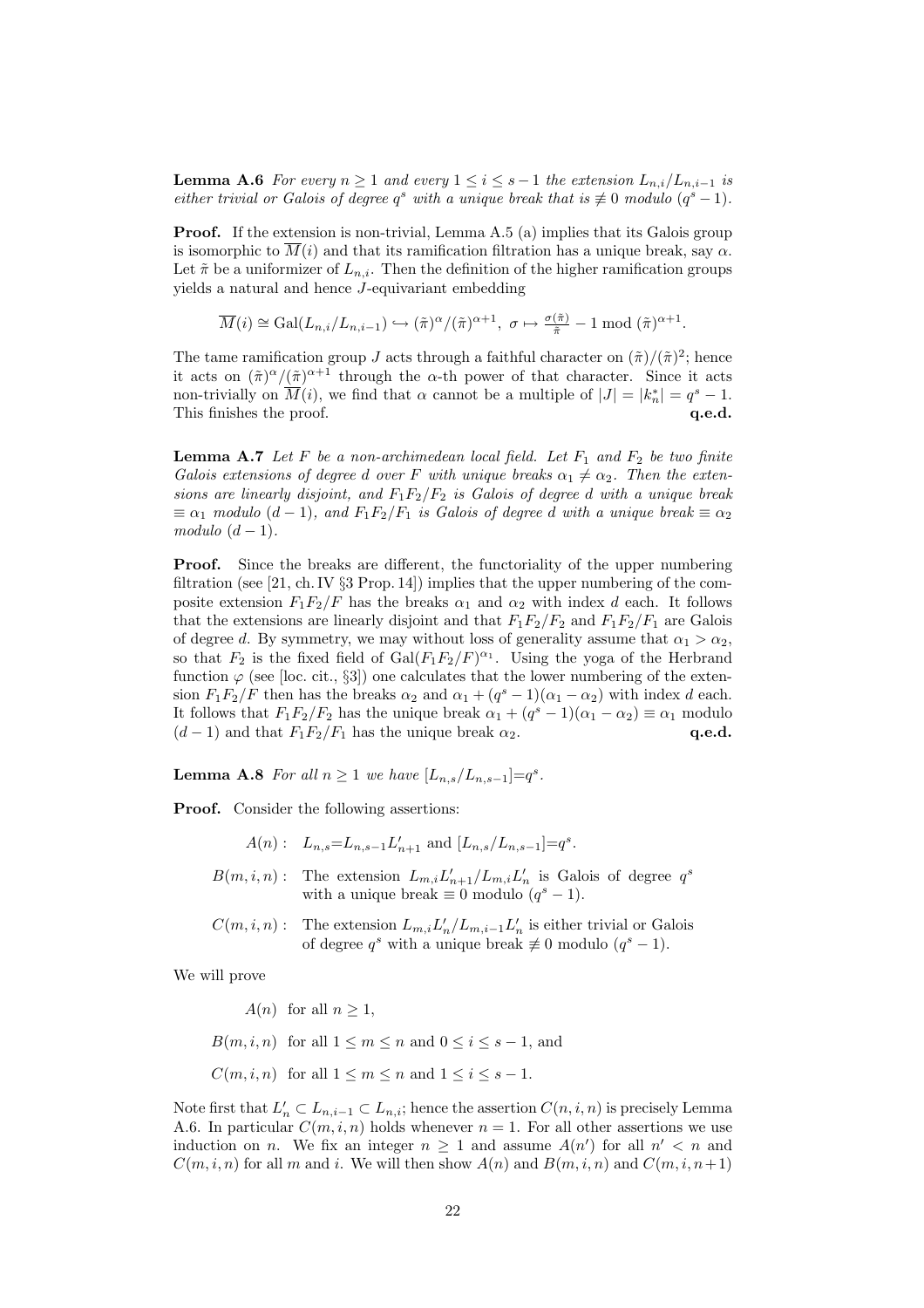for all  $m$  and  $i$ . This proves the lemma, because the desired assertion is contained in  $A(n)$ .

Keeping n fixed we perform another induction over  $m$  and an innermost induction over *i*. We may thus fix  $1 \leq m \leq n$  and  $0 \leq i \leq s-1$  and assume  $B(m', i', n)$ whenever  $m' < m$  and  $B(m, i', n)$  whenever  $i' < i$ . If  $i = 0$  and  $m = 1$ , we note that  $L_{1,0} = L_1 = L'_1 \subset L'_n \subset L'_{n+1}$  by Lemma A.2 (a); hence Lemma A.2 (b) implies  $B(1,0,n)$ . If  $i=0$  and  $m>1$  we have  $L_{m,0}=L_{m-1,s}=L_{m-1,s-1}L'_{m}$  by  $A(m-1);$ since  $L'_m \subset L'_n \subset L'_{n+1}$ , the assertion  $B(m-1, s-1, n)$  then implies  $B(m, 0, n)$ . If  $i > 0$  we consider the field extensions



By  $B(m, i-1, n)$  the right vertical extension is Galois of degree  $q<sup>s</sup>$  with a unique break  $\equiv 0$  modulo  $(q^s - 1)$ , and by  $C(m, i, n)$  the lower oblique extension is either trivial or Galois of degree  $q^s$  with a unique break  $\neq 0$  modulo  $(q^s-1)$ . If the lower extension is trivial, we can trivially deduce  $B(m, i, n)$  and  $C(m, i, n+1)$ . Otherwise the two breaks are different; hence we can apply Lemma A.7 and again deduce  $B(m, i, n)$  and  $C(m, i, n + 1)$ .

By induction on m and i, we have thus proved  $B(m, i, n)$  and  $C(m, i, n + 1)$  for all possible m and i except for  $C(n+1,i,n+1)$ . But that case was already covered at the beginning of the proof. Finally, consider the field extensions

$$
L_{n,s-1} = L_{n,s-1}L'_n \subset L_{n,s-1}L'_{n+1} \subset L_{n+1} = L_{n,s}.
$$

By construction the total extension has a subgroup of  $\overline{M}(0)$  as Galois group; hence it has degree  $\leq q^s$ . But since the middle extension already has degree  $q^s$  by  $B(n, s - 1, n)$ , it follows that the extension on the right is an equality and the total degree is  $q^s$ . This is just the assertion  $A(n)$ , finishing the proof. q.e.d.

**Proof of Theorem A.4.** Recall that for every  $n \geq 1$  we have an  $\mathbb{F}_p[J]$ -equivariant embedding  $\sim$ 

$$
\mathrm{Gal}(L_{n+1}/L_n)\hookrightarrow \overline{M}=\bigoplus_{i\in\mathbb{Z}/s\mathbb{Z}}\overline{M}(i).
$$

Lemma A.5 implies that its image decomposes accordingly and that all its summands for  $i \neq 0$  mod s are trivial or equal to  $\overline{M}(i)$ . Moreover, Lemma A.8 implies that the image contains the summand  $\overline{M}(0)$ . Together we deduce that

$$
\operatorname{Gal}(L_{n+1}/L_n) \xrightarrow{\sim} \bigoplus_{i \in S(n)} \overline{M}(i)
$$

for some subset  $S(n) \subset \mathbb{Z}/s\mathbb{Z}$  with  $0 \in S(n)$ .

Next, the Lie bracket induces a map  $\overline{M}(i) \times \overline{M}(i') \to \overline{M}(i+i')$  for all i and i', which is non-zero except for  $i \equiv i' \equiv 0 \mod s$ . Using commutators as in Fontaine [7] or Gardeyn [8] or in Proposition 4.1 above, one finds that  $i \in S(n)$  and  $i' \in S(n')$ imply  $i + i' \in S(n + n')$ . Applying this with  $n' = 1$  and  $i' = 0 \in S(1)$  one deduces that  $S(n) \subset S(n+1)$  for every  $n \geq 1$ . Thus with

$$
m(i) := \inf\{n \ge 1 : i \in S(n)\} \in \mathbb{Z}_{\ge 1} \cup \{\infty\}
$$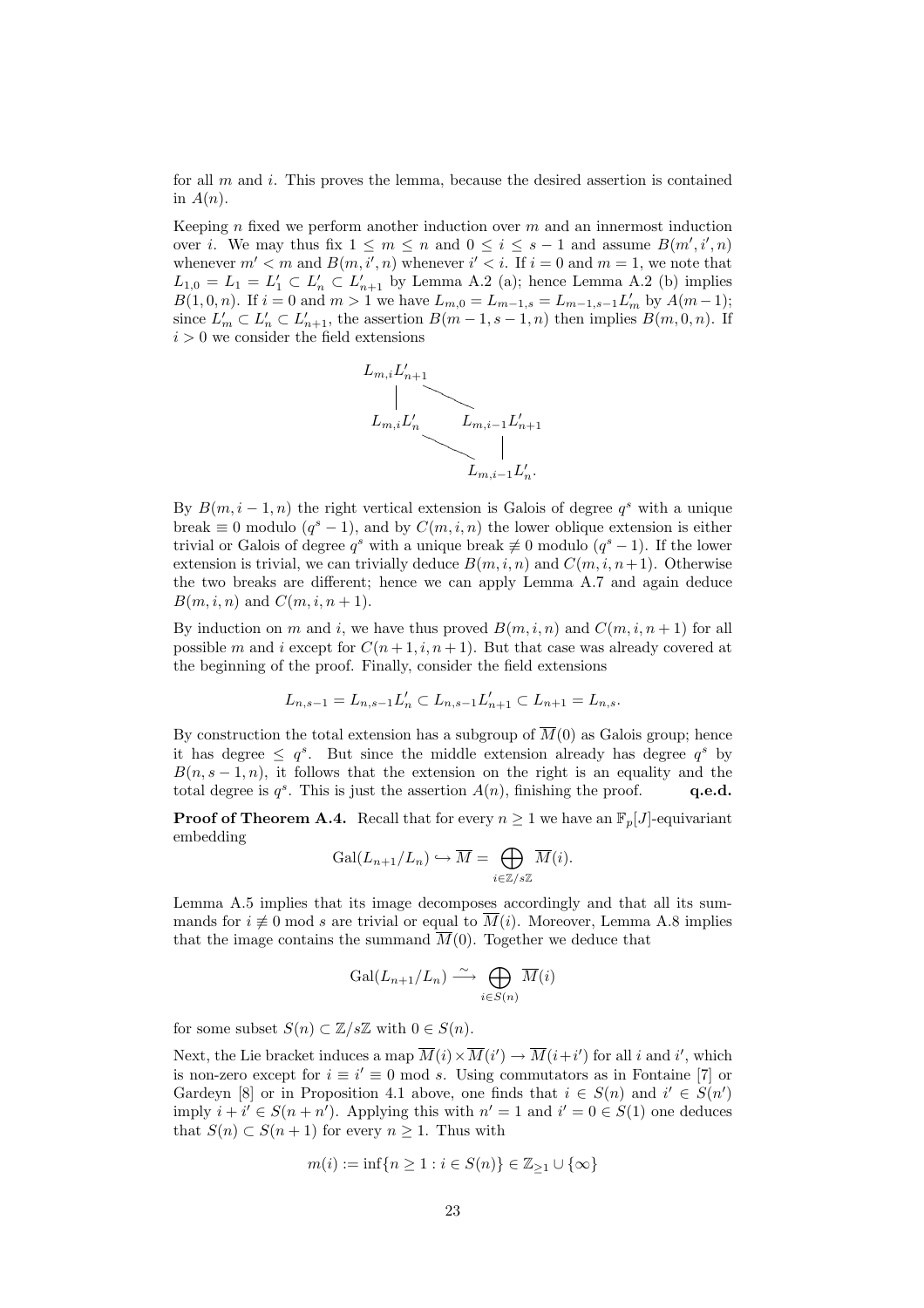we have  $m(0) = 1$  and  $i \in S(n) \Leftrightarrow n \ge m(i)$ . The above implication then implies that  $m(i) + m(i') \geq m(i + i')$  for arbitrary *i*, *i'*. Thus the function *m* satisfies the first two conditions in Theorem A.4.

These conditions imply that

$$
U := 1 + \bigoplus_{i \in \mathbb{Z}/s\mathbb{Z}} \mathfrak{p}^{m(i)} M(i)
$$

is a J-invariant closed subgroup of  $GL_s(\mathscr{O})$  which possesses the same subquotients in the congruence filtration as H. It remains to show that  $H = U$ . For any  $n \geq 1$ define

$$
G^n := 1 + \pi^n M_s(\mathscr{O}),
$$
  
\n
$$
G^{[n]} := G^n / G^{n+1} \cong \bigoplus_{i \in \mathbb{Z}/s\mathbb{Z}} \overline{M}(i),
$$
  
\n
$$
H^{[n]} := (H \cap G^n) G^{n+1} / G^{n+1},
$$
 and  
\n
$$
U^{[n]} := (U \cap G^n) G^{n+1} / G^{n+1}.
$$

By construction of the  $m(i)$  the subgroup  $H^{[n]}$  of  $G^{[n]}$  consists of those summands  $\overline{M}(i)$  with  $m(i) \leq n$ . Moreover, the subgroup  $HG^n/G^n$  of  $G^1/G^n$  is a successive extension of  $n - m(i)$  copies of  $\overline{M}(i)$  for all i with  $m(i) < n$ . In particular, Lemma A.5 implies that  $HG^n/G^n$  and  $G^{[n]}/H^{[n]}$  possess no non-trivial isomorphic subquotient as  $\mathbb{F}_p[J]$ -module. It also implies that  $H^{[n]} = U^{[n]}$ . Suppose that  $HG^n/G^n = UG^n/G^n$  as subgroups of  $G^1/G^n$ . Then we have an exact sequence

$$
1 \longrightarrow G^{[n]}/H^{[n]} \longrightarrow HG^n/(H \cap G^n)G^{n+1} \longrightarrow HG^n/G^n \longrightarrow 1
$$
  
\n
$$
\parallel \qquad \qquad \parallel
$$
  
\n
$$
G^{[n]}/U^{[n]}
$$
  
\n
$$
UG^n/G^n
$$

and each of  $H$  and  $U$  induces a  $J$ -equivariant splitting. As the extension is central, these splittings differ by a *J*-equivariant homomorphism  $HG^n/G^n \to G^{[n]}/H^{[n]}$ . But since these groups possess no non-trivial isomorphic subquotients, this homomorphism must be zero. This implies that  $HG^{n+1}/G^{n+1} = UG^{n+1}/G^{n+1}$  as subgroups of  $G^1/G^{n+1}$ . By induction we deduce that  $H = U$ , as desired. q.e.d.

### References

- [1] V. G. Abrashkin: The image of the Galois group for some crystalline repersentations, Izv. Math. 63 No. 1, 1999, 1-36
- [2] G. W. Anderson: t-Motives, Duke Mathematical Journal 53 No. 2, 1986, 457- 502
- [3] H. Bass, J. Milnor, J.-P. Serre: Solution of the congruence subgroup problem for  $SL_n(n \geq 3)$  and  $Sp_{2n}(n \geq 2)$ , Publications mathématiques de l' I.H.E.S., tome 33, 1967, 59-137
- [4] F. Breuer, R. Pink: Monodromy Groups associated to Non-Isotrivial Drinfeld Modules in Generic Characteristic, Number Fields and Function Fields-Two Parallel Worlds, G. van der Geer, B. Moonen, R. Schoof (eds), Birkhäuser, Boston, 2007
- [5] P. Deligne, D. Husemöller: Survey of Drinfeld modules, Contemp. Math. 67, 1987, 25-91